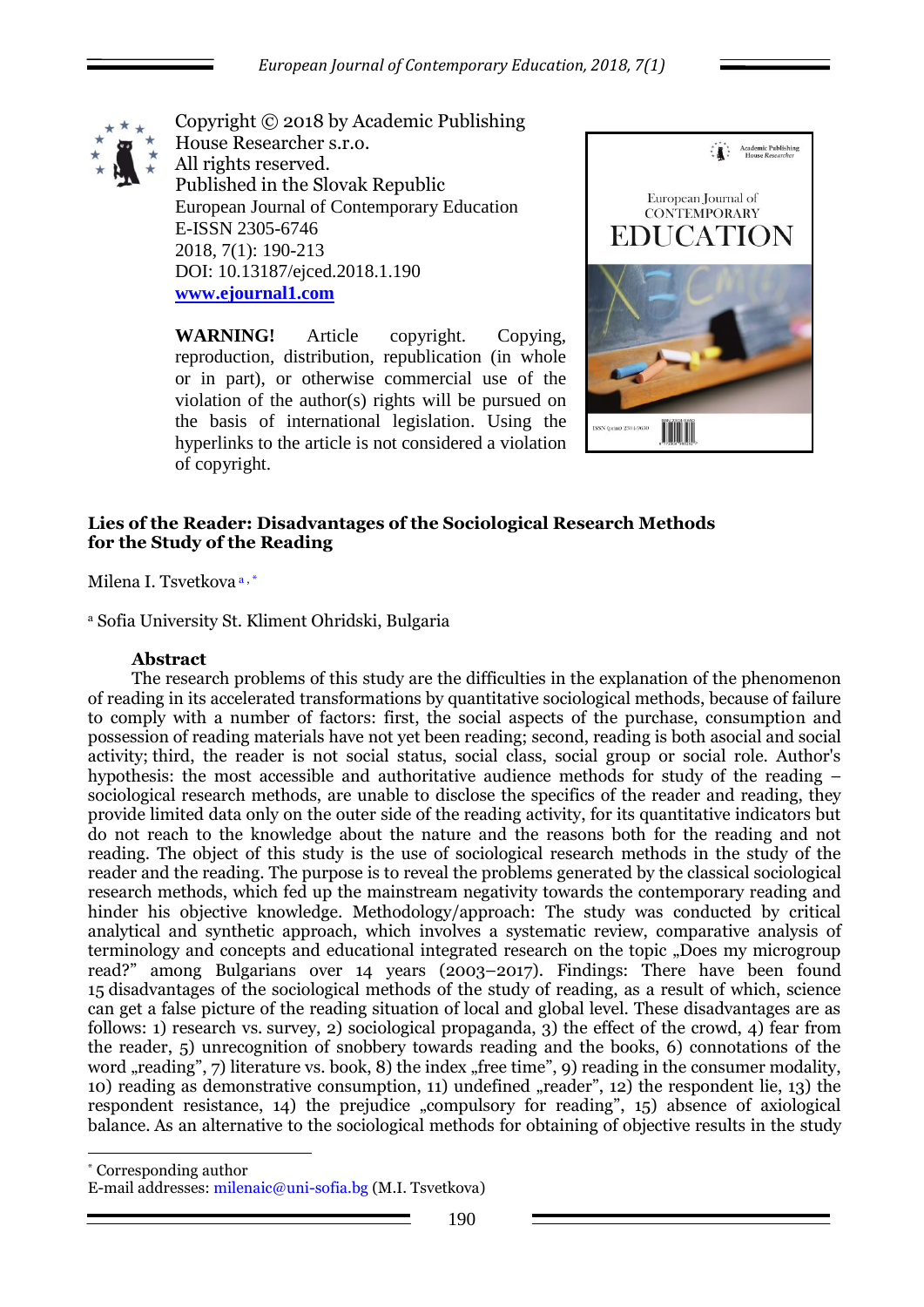of the reading and the readers is proposed the integrated approach between qualitative sociological methods and the methods of cognitive neuroscience and bibliopsychology.

**Keywords:** reading research methodology, reading statistics, education statistics, sociological methods, sociological propaganda, linguistic substitutions, truth and falsehood in surveys, response bias, crowd.

### **1. Introduction**

Reading researchers are often frustrated by the lack of objective preliminary data on their research to correct the stereotypes in the public opinion. Direct impression of the activity of the citizens towards reading comes into collision with the suggested, widely proclaimed and quoted results of the representative surveys for a new "reading crisis" or systemic "drama with the reading". This assumption was formulated as a result of a long examination in an academic environment in Bulgaria. Students in the course "Theory of reading" in the Faculty of journalism and mass communication at Sofia University have a semester task to do their research on the topic "Does my microgroup read?" as a check on the mainstream negativity. The research is carried out through an integrative method of interviewing, observation and research by participation. Every year the results are optimistic. About 500 microgroups surveys from 2003 to the current 2017, covering in total more than 5,000 respondents from across the country and around the world, reported 100% reading in a different degree Bulgarians. We cannot doubt in the reliability of the results, since besides the inquiry, the student uses also immediate (directly and indirectly) surveillance of respondents who knows, i.e. the observing has background, tacit knowledges, prior knowledges about them and the lie, the misleading and the deception by false answer is minimized. That is why during the years my skepticism to the classical sociological tools to explore reading as an intellectual technology and general science category was increasing.

### **2. Theoretical basis of the critical analysis**

The theoretical basis and the reference points of the critical analysis are the scientific writings and views of the classics of sociology, social psychology and philosophy Elisabeth Noelle– Neumann, Jacques Ellul, Marshall Rosenberg, William McDougall, Gabriel Tarde, Gustave Le Bon, Scipio Sighele, José Ortega y Gasset, Elias Canetti, Carl Jung, Erich Fromm, David Riesman, George Herbert Mead, Ernesto Grassi, Marshall McLuhan, Nikolas Berdyaev, Petr Ouspensky, Nicholas Rubakin, Igor Kon, Robert Escarpit, Julia Melentieva and the Bulgarian sociologists and philosophers Doncho Gradev, Ivan Stefanov, Isak Pasi, Bogdan Bogdanov, Stefan Kamenov.

# **3. Methodology**

The thesis in the upcoming presentation is focused on the risks of generalization and fetishism of the sociological picture of reading. This thesis is based on the observation that quantitative data from the sociological surveys are the most uncritically accepted in the society that can lead to dysfunctional knowledge of reading itself. When referring to sociological surveys, revealing trends in the current readers' situation, we have seldom realize which question is more useful – what is the exact quantitative (statistical) picture of reading, how we are reading or whether we are reading at all. So relativistic is also the unilateral dissemination of surveys revealing only the instructive readers culture or seeking answer only to the question "what we read". Reading is too massive phenomenon to reduced it only to quantitative parameters. Of course, in the conditions of global uncontrollability and invisibility of the readers' practices, the most important thing is to keep this most constructive civilization developing cognitive activity not to decline.

For the proof of the author's thesis the research sets the following aims: (1) To define a common position on the effectiveness of the sociological method among experts of the highly fragmented field of the reading researches; (2) To seek weaknesses of survey research as interviewing, administering questionnaires, written surveys, polls, gallop polls, public opinion polls; (3) To answer the following questions: Do sociological research methods provide actual, reliable and valid verbal explication of the truth for reading; Is the empirical verification by sociological methods capable to reveal and explain the specifics and the practice of reading as a continuously evolving information technology; Does the knowledge of the readers' behaviour need new, different from the classical sociological tools; (4) If there are found sufficient disadvantages of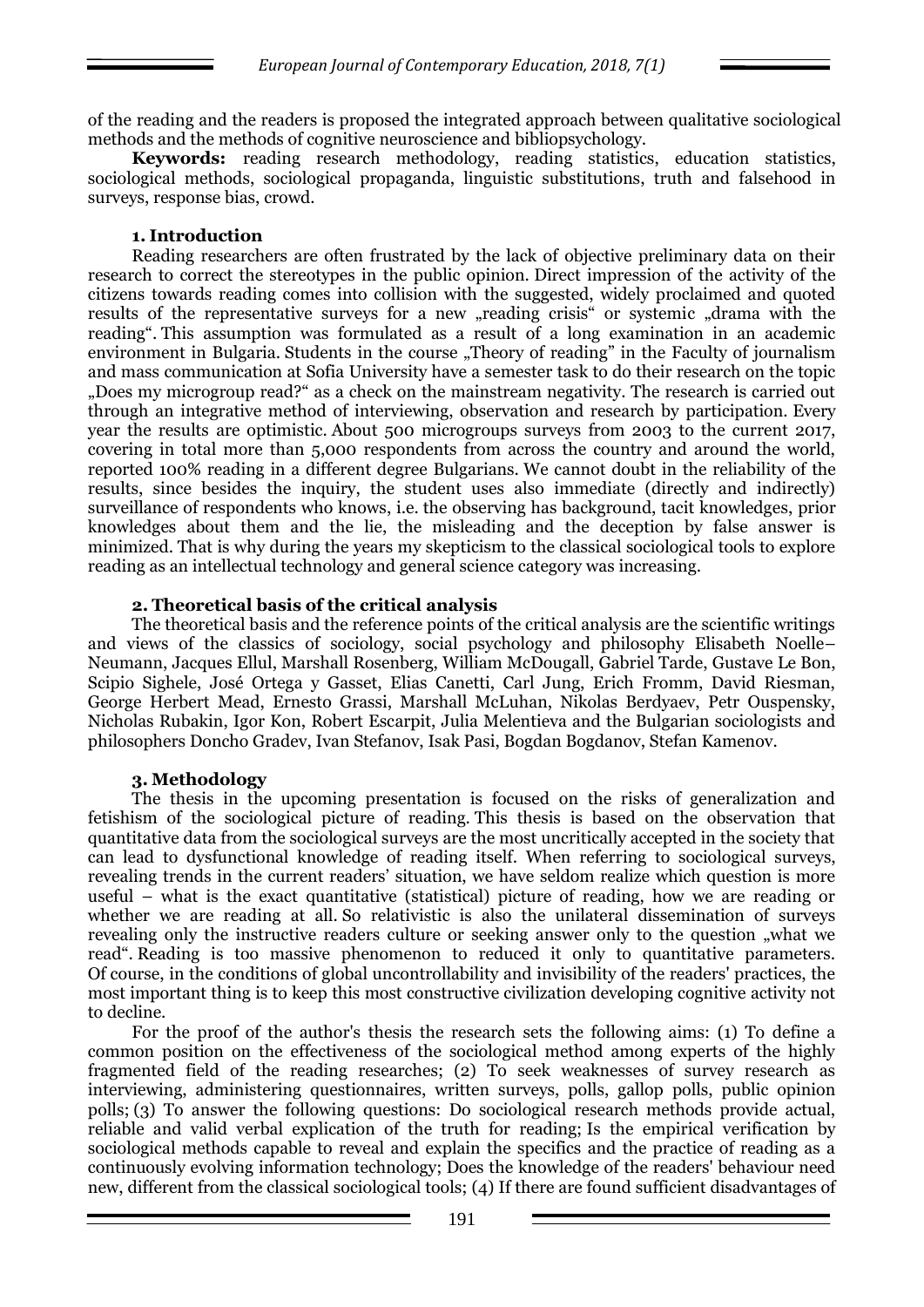the empirical sociological methods, to be operationalized the finding of their relativistic effects on the knowledge of the real reader's situation; (5) An alternative research approach to reading to be suggested.

### **3.1. Research methods**

The research methods of the present study are the systematic review and the comparative analysis of the terminology and the concepts. Subject of the critical analysis are the factors and the reasons for the questionableness and the unreliability of the sociological research methods in the study of the reader and the reading. The primary data for the research were derived from the years of research on "Did you read my microgroups? " (2003–2017), as well as from the published state documents, scientific researches in the cognitive science and the periodic surveys of the marketing agencies.

### **3.2. Concept and Terms**

The concept "reading" in this study is used in its information and communication meaning. According to the current paradigm for the new literacies, reading is a process of the mediated information, not necessarily implemented with letter symbols and not necessarily carried through the eyes (eg. tactile reading of the blind people). We accept as reading a receptive process where three conditions are met: any artificially created *content* can be read, indicated with the help of any *code system* and passed through an *analytical and synthetic processing* in the brain structures responsible for reading. The concept "reader" will mean a subject that is able to absorb addressed to him written text and who performs constantly, actively and repeatedly this act.

### **4. Results**

# **4.1. First problem: Research vs. Survey**

Typically sociologists convinced that they have conducted an in-depth "research" of the readers and reading. It is well known, however, that it is difficult to make "thorough" "research" of the mental activity with sociological tools. The essence of the research of the scientometrical perspective is a prolonged phased activity – it goes through the phases observation, description, explanation and prediction. All sociological "researches" on the operational readership situation of the sociological and marketing agencies are not really *researches* but empirical *surveys* (in Bulgaria the most popular are the reports of ASSA-M, Alpha Research, ISSM, NCSPO, of the marketing research agencies such as "Ipsos" and "Synovate", and the reports of the structures in the executive authority responsible for the education, culture and the media). They contain summaries of empirical observations, which in its final report may eventually become the basis of the actual research.

The problem with the sociological methods for the discovering of the reading is that "research" is easily mixed with "survey". It happened in the Bulgarian sociological discourse after 1990 – it was done a gradual replacement of the practical activity "survey" with the general and broad scientific terms "study" or "research". Each surveying activity began to be called "research". The applied scientific, even more – the preparatory scientific research is nominated as a fundamental-science without explaining that the empirical activities are not "research". The reasons for this change may be two: aspiration for greater scientific weight and prestige of the activity "research" or irrelevant translation of the terms from English. In order to increase the degree of trust in the sociological methods, it must be differentiated the empirical from theoretical and in non-English speaking countries to be made a correct translation of the terms from English: study (Bulg. izuchavane); research (Bulg. izsledvane); primary research (Bulg. purvichno izsledvane); secondary research (Bulg. vtorichno izsledvane); survey (Bulg. prouchvane); empirical survey (Bulg. empirichno prouchvane); field survey (Bulg. terenno prouchvane); investigation (Bulg. razsledvane); inquiry (Bulg. obsledvane), exploration (Bulg. sondirane); poll (Bulg. dopitvane); online poll (Bulg. online dopitvane); finding (Bulg. izdirvane), overview (Bulg. pregled).

# **4.2. Second problem: Sociological propaganda**

System messages on the results of extensive sociological surveys (empirical surveys) often acquire a sociological propaganda, which is a disguised form of information manipulation by the political propaganda. Rapid changes in the information environment cause transfer of the accent from the direct to the mediated modelling techniques. Direct propaganda, according to Jacques Ellul, must be preceded by a propaganda which is sociological by nature, slow and complete aiming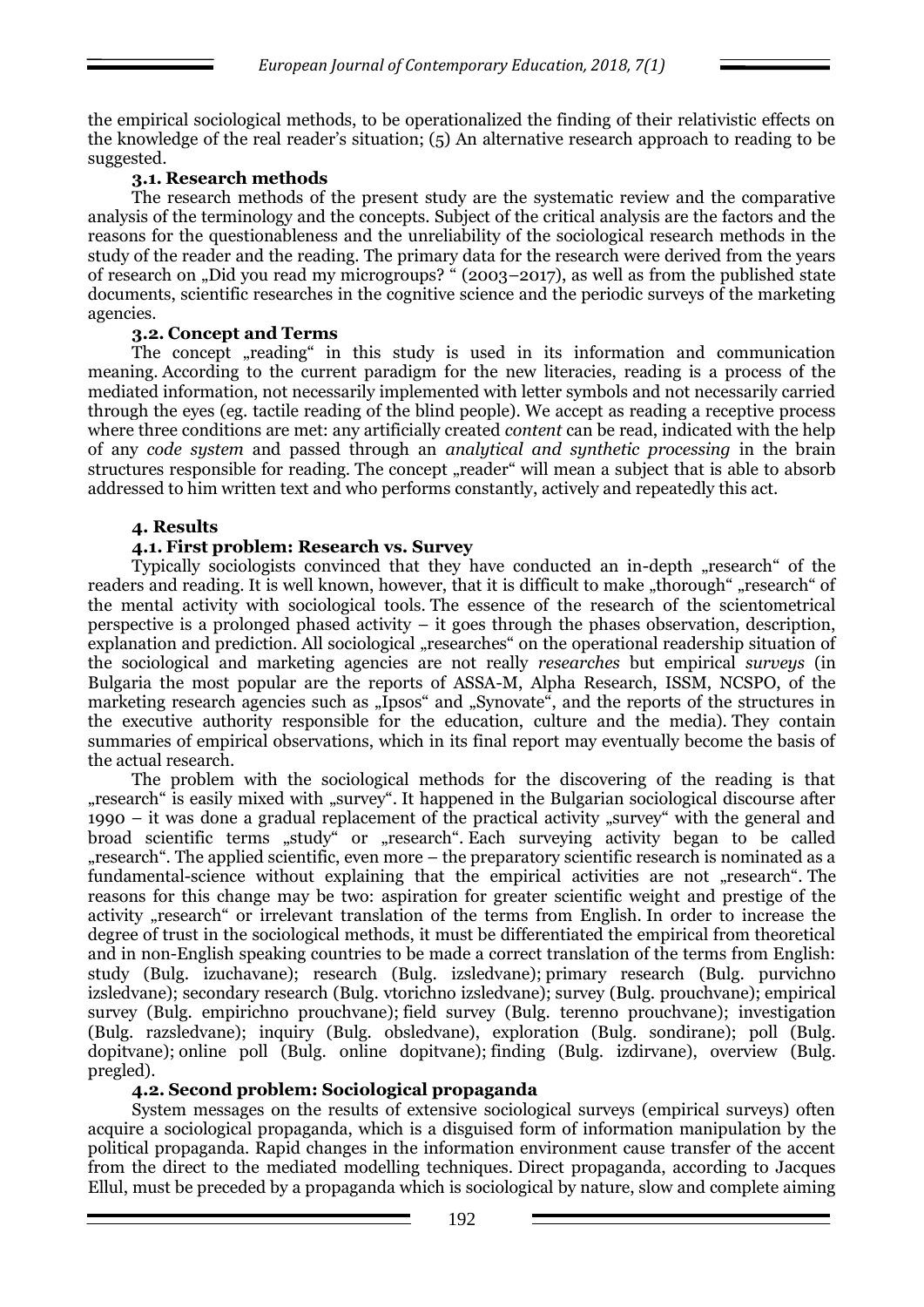to create an atmosphere and climate of predisposition (Ellul, 1965: 15). Through various forms of information, publication and mass distribution of books, periodicals, television and video programs through education and scientific exchange, manipulators formed in the recipient a typical consumer psyche, adaptable and popularized. The necessary to them sociological climate is created unobtrusively, hidden and "unintentional", externally uncommitted politically. Disinformation paradox here is that the information interests are stimulated by data presented "objectively" that pass over the theoretical consciousness and attacked daily only by the "showcase package" of the ideas through simple conclusions and formal comparisons.

It is often said that sociologists and statisticians form the public opinion before they have investigated it. Survey researches as interviewing, administering questionnaires, written surveys, inquiries, polls, gallop polls, public opinion polls are such specific strategic method that not only shows the actual state of the public mind but is a newer form for its manipulation.

On the other hand, the very methodology of the public opinion research allows spreading of illogical summarized data that represent people as *statistical average mass.* According to the law of the large numbers, the statistical definition provides summarized notions concerning the area of unity and turns individuals into faceless multitude. Not only qualified researchers but the most educated people are *distrustful of the information that the statistics bring*. According to the German researcher Elisabeth Noelle–Neumann, animosity towards statistical area starts from the Latin phrase *"Multum, non multa"* ("Much, not many things" – much "as quality", but not much more "by volume"), expressing the conviction that singular has a positive sign and plural – negative (Noelle-Neumann, 1978: 39-45).

On these grounds is formed the finding that sociological propaganda is a form for the achieving of "the effect of the crowd."

#### **4.3. Third problem: The effect of the crowd**

The negative attitude of the reading researchers to the average numbers and the sociological extracts is due to their relations to the psychology of the crowd. This detachment is intensified after the popularization of the theories of Gustave Le Bon, Scipio Sighele and Gabriel Tarde, proving the dangers of "the effect of the crowd." Lets try to attempt to summarize the changes of the individual in the crowd incompatible with the theoretical reconstruction of the reader as an individual and of reading as a top information technology and basic cognitive process.

Crowd can be a single person who we will call "crowdid". A man-crowd is generally "those who for some reasons does not value his own personality but feel" as all the others "and is not bothered by this, he is well to feel equal with others." (Ortega y Gasset, 1993: 42). As a kind of *genealogy of the crowd* for us is interesting the thesis of Marshall McLuhan. He explains the crowd as a continuation, extension of the individual. As a foursome (four laws of media) McLuhan builds a model of this phenomenon by which, according to him, he shortens the time for the otherwise too long research. According to the first law of the media, the crowd reinforces the group (here he noted that according to "Crowds and Power" of Elias Canetti, all crowds are characterized by the fear they could become smaller, with the feeling that they become smaller and by the need to become greater). According to the second law of media, the crowd remain undeveloped, shifting the individual: in a crowd each one is somebody, the crowd is a mask. Under the third and fourth law, the crowd turns "the many in one" and restores the organized power and equality (McLuhan, 1988: 150).

**Anonymity**. In a crowd are acquired new properties and the leading among them is the anonymity. In an anonymous situation the individual is released from the tension created by his surroundings, he hides of it behind the mask of mass and shows tendencies and behaviour unobservable and inadequate to his individual trivial ground. Sighele and Le Bon found that this is a regularity – in a crowd, the dormant properties are activated and amplified: "In crowds the foolish, ignorant and envious break off their insignificance and powerlessness, in return for which are seized by a sense of brutal, temporary but great power (Gradev, 1995: 17). The change catalyzed by the anonymity of the crowd, Le Bon understood as "atavistic sludge of the instincts of the primitive man, who the isolated and with a sense of responsibility individual is forced to rein in because of fear of punishment." (Gradev, 1995: 17).

**Conformism**. An important feature of a man from the crowd is the tendency to adapt. From an anthropological point of view Erich Fromm defines it as a return to primitive: "Instead of up to individualistic identity with the clan, a new tribal identification dominates today which base is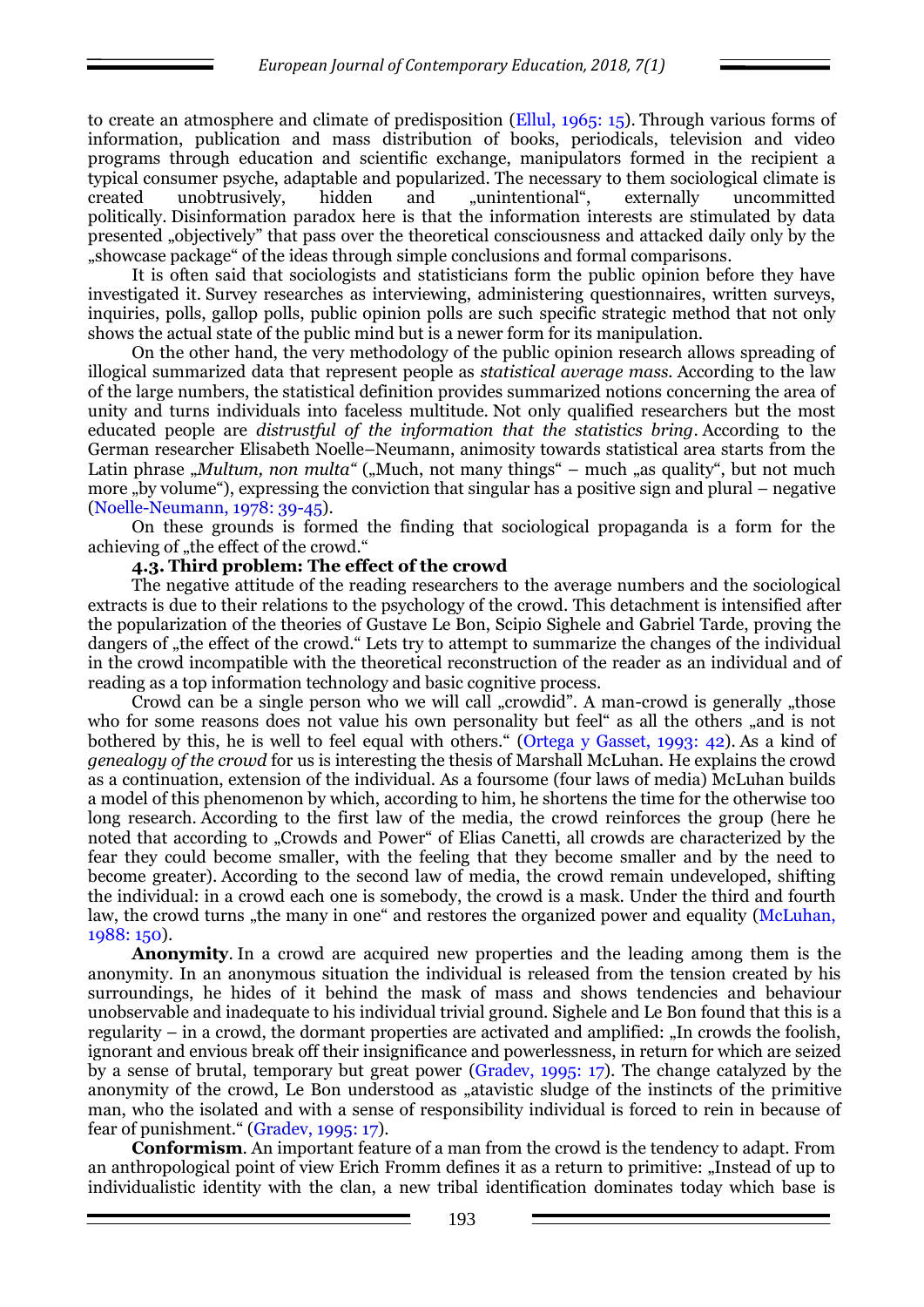unconditional affiliation to the crowd." (Fromm, 1959: 62). Psychologically Petr Ouspensky has found two positions of conformation: *identification and consideration* (Ouspensky, 1996: 60-62). Compliance is a key feature of the "crowdid" described by the American sociologist David Riesman. In his famous book "The Lonely Crowd" he proves that more and more prevalent is the type of man *"other-directed*". The man of this type has no sustainable vital purposes and orient his behaviour towards that to resemble the surrounding people and evokes love and approval in them. "This need for approval and referral – writes Riesman – goes beyond the grounds which make most people of any age to be interested in what others think of them. All people want and need to be liked by some people sometimes, but only for the today, guided by others types; it becomes their main source of guidance and a main area of sensitivity." (Riesman, 1950). Igor Kon called this kind of conformity "internal" and suggested that its due to the fear of isolation (Kon, 1967: 83). But we cannot be satisfied with just this reason. It is true that the weak is always respecting the stronger for the purpose of self-preservation or for a material gain and as such is really afraid of loneliness. The intellectually weak, however, *seeks a cover in the crowd for his incompetence, lack of information and ignorance*. It is not difficult to hide there under the stereotyped slogans and taboos, prevailing opinions and theories.

**Average nature**. Under the "law of the mental unity of the crowds" is formed an averaged a character of the individuals – transformed spiritual entity, called collective consciousness. This is a "logical mental activity inevitable determinant that premises the creation of "the organized crowd" (Gradev, 1995: 13). Even the ancient Greek sage Solon noticed the changes of the individual in the collective. According to him, when the Athenian is alone, he is sufficiently vigilant and vulpine, but if melt into the crowd, becomes one of the sheep in the herd. Popular is the Latin aphorism: "*Senatores omnes boni viri, senatus romanus mala bestia"* ("All senators are good people, but the Roman senate is an evil beast"). And Frederick the Great had a confidence of every one of his generals, but gathered in a war council, he has seen only fools. Modern society, placing an emphasis on the collective properties of the individual, "give priority to the mediocrity and vegetation in an easy and irresponsible life. In this way the individuality is pressed to the wall. This process begins at school, continues at the university and is leading in all state institutions" (Jung, 1993: 147).

**Average intelligence**. Le Bon explains the equalization of the individuals in the crowd as a process of replacing of the primordial state of heterogeneity with the state of homogeneity (Le Bon, 1926). In this way the crowd becomes devoid of hierarchy. This is a conclusion of Nikolas Berdyaev too: "Every living system is hierarchical and has its own aristocracy, *only a pile of garbage is not hierarchical* and no any aristocratic qualities are shown up there" (Berdyaev, 1997: 96). Especially dangerous looks the levelling in the crowd resulting from the moral axiom that the inequality is bad. The totalitarian alignment in the lower strata of the society is done also from such a "moral" position. The choice of the individual, placed in a crowd, is subject to the balancing herd order. The aim of each element of the faceless crowd "to be as all" poses serious risk "all" to become "disgusting rhinos deprived of intelligence, honour and feelings" (Kon,  $1967: 248$ ). Not accidentally Leo Tolstoy warned: *The most dangerous sentence is "Everyone does so*".

Nothing great can be born from an averaged intelligence. The great achievements of thought, the crucial discoveries and solutions to problems are attributed only to the individual working in solitude. Popular is the metaphorical division of people (respectively their intellectual abilities and searches) at three levels: *highbrow* – the top, the elite of the intelligentsia, *middlebrow* – mainstream society and a significant part of the intelligence, and *lowbrow*, i.e. the uneducated or people with neglected education (Lynes, 1976: 146-158). The latter are typical among the crowd. When we consider the growing today pretensions of the quite recent silent crowd that takes advantage of the social networks to be heard his voice, we can make sure that the category *middlebrow* (people with averaged intelligence) really exists. They go through theatres and exhibitions, buy a book of some classic, but rank it in the library and in the evening go to bed with their favourite criminal or pink reading. Today, this type of man wants to be accepted into the citadel of literature and the arts, while recognizing that he is not known with the most valuable culture. There are French intellectuals among this new socio-cultural class who have not read "Les Misérables" of Victor Hugo, there are Germans who recognized that they can not reach the end of "The Glass Bead Game" of Hermann Hesse. Each of them is pleased with his own educational level and feels completed intellectually. The half-education is boastful and dangerous and its both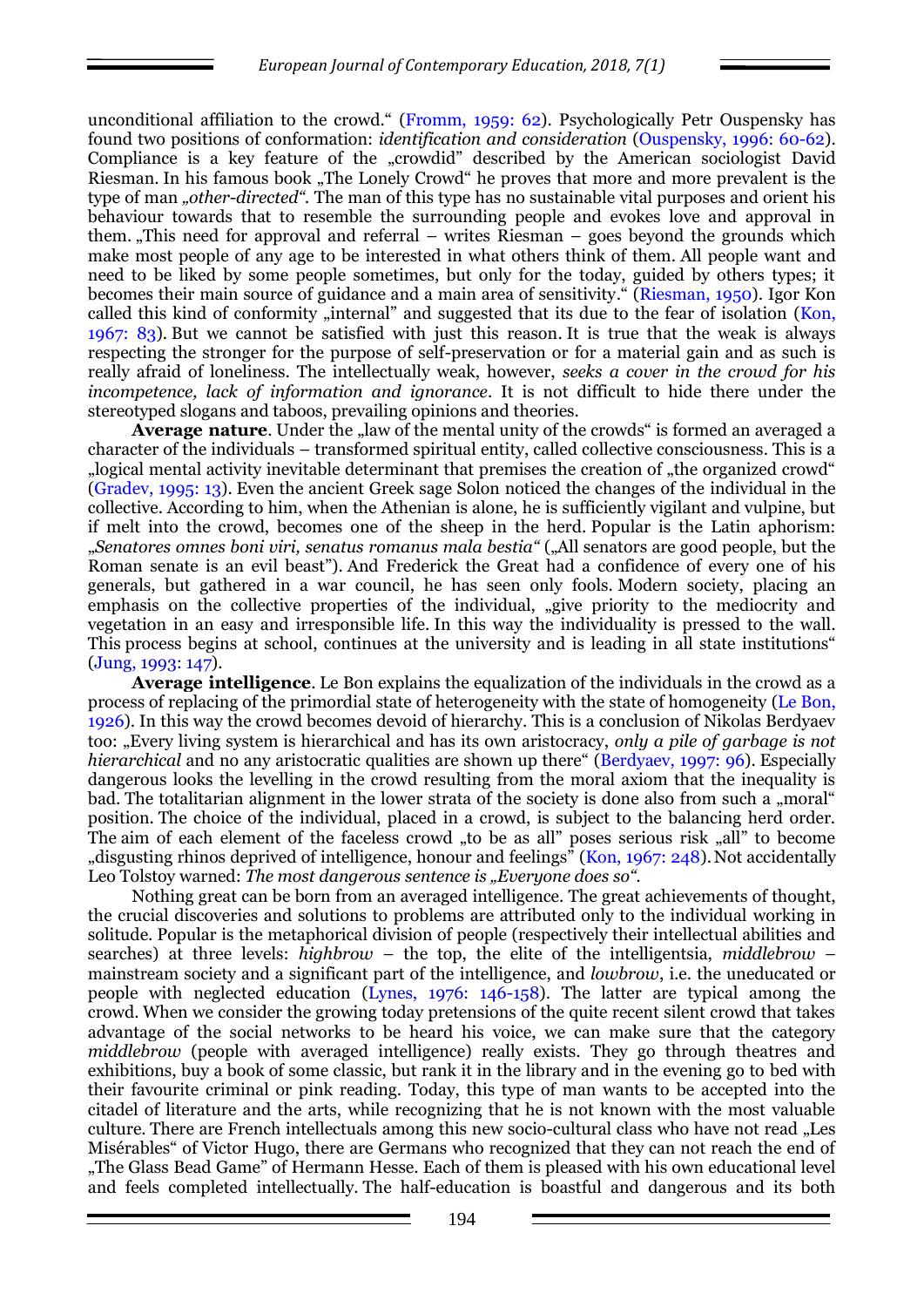extremes: in the form of "stupid prudence" (Plato), which imitates a process of thinking, but actually rotating in the cycle of rigid notions; and in the form of "made sin" (Fichte), i.e. of anarchic irresponsibility of intellectual parvenu, drunk from the authoritative power of the individual experience of knowledge, able to "invent" the truth and fall out of his habit to derive it from the essence of the things (Ortega y Gasset, 1993: 80). And this "educated ignorance" is typical of the *average intelligence*.).

**Intellectual hermetism.** As we see, in all the in-depth descriptions of the type "man in the crowd" – "crowdid", stands the diagnosis "*intellectual disability"*. The crowd, says Saint-Evremon, has always been an enemy of the wise men. "In the collective soul – wrote Le Bon – the intellectual abilities of the people and hence their individuality disappear. [...] This integration of simple characteristics explains the inability of the crowds for activities requiring high intelligence." (Le Bon, 1926: 27). This degradation is caught by Guy de Maupassant: "How often have I noticed that the intellectual faculties become sharper and more refined as soon as we live alone, that they are blunted and abased when we mingle once again with others." ("Sur l'eau", 1878; *see* Moscovici, 1986: 11-12). You can add here also the Schiller's couplet: "Alone, everyone is reasonable and understood / if gather, here's a fool". In his study "The Group Mind" William McDougall shared the statement for the collective suppression of intelligence, as according to him the mental activity inherently is limited under the influence of the unfavourable conditions created by strong emotions and the crowd with its impressiveness scared and does not allow "heretical" behaviour, even thoughts (McDougall, 1920). The "crowdid" who lives in blissful state of the omniscience, but at the same time has a peculiar laziness of thought, does not feel the lack of anything external and finally anchors in its own stupidity. This operates the mechanism of blocking which result José Ortega y Gasset defined as "intellectual hermetism".

The analysis of the statements of the cited authors allows supporting the finding that the intelligence of the crowd falls below the level of the individuals who constitute it and that people with lower intelligence are pulling these with the higher one to their level. This leads to the belief that sociological mechanisms of *averaging* and *consideration with others* are irrelevant to the individuality of reading and the reader.

#### **4.4. Fourth problem: Fear of reader**

The generalization, collectivization of the reader's behaviours through standardized questionnaires and inquiries is unconscious resistance against the free and unguided reading, which has deep historical roots. The reason is psychological – unspoken fear of the readers.

For what is the *status of the reader in the civilization*? Being individuality, to be free means to be a reader – the most prestigious *synonymous of a man* in the whole written civilization. At various times and in various countries the term "reader" has been taking different quantitative and qualitative characteristics (for example, during the second half of the 20th century in Austria such status possessed one who has read a book per month, in France – anyone who read at least one book a year, in England – everyone who read, but non-professionally). Today, reading is a prerequisite for moving from one perceptive category to another to expand the human horizons, to rise above the crowd, for elitism. Under the latest reading is a "springboard" to move from a cultural and psychological category to another.

Moreover a type of a cultural role, the reader is a psychological category: we should treat him as an individual, not as a mass and even more like a crowd. In the researches on the dynamics of the reading situation, there should be given preponderance of the psychological model of reading. The psychological model of reading is consistent with the actual individual characteristics of the perceiver (according the receptive aesthetics) and is interested in the actual individual differences between readers. While so-called "social model for reading" (Mailloux, 1984: 40-65), where is paid attention primarily to the reader's communities, are suitable more for historical and statistic and sociological analyzes.

Another argument in support of the thesis of the *inequality of the readers*. The book, the written message are predominantly *individualizing media formats*. We mean precisely the freedom and the creative diversity that each stage of the algorithm reading is characterized – perception, understanding, comprehension, interpretation and impact on the personal conduct. The uniqueness in the acting of each stage, the uniqueness of the creative realizations and interpretations – these are the functional characteristics of reading as a personal and inimitable mental technology. The written source is necessary for the reader in order to be able to emphasize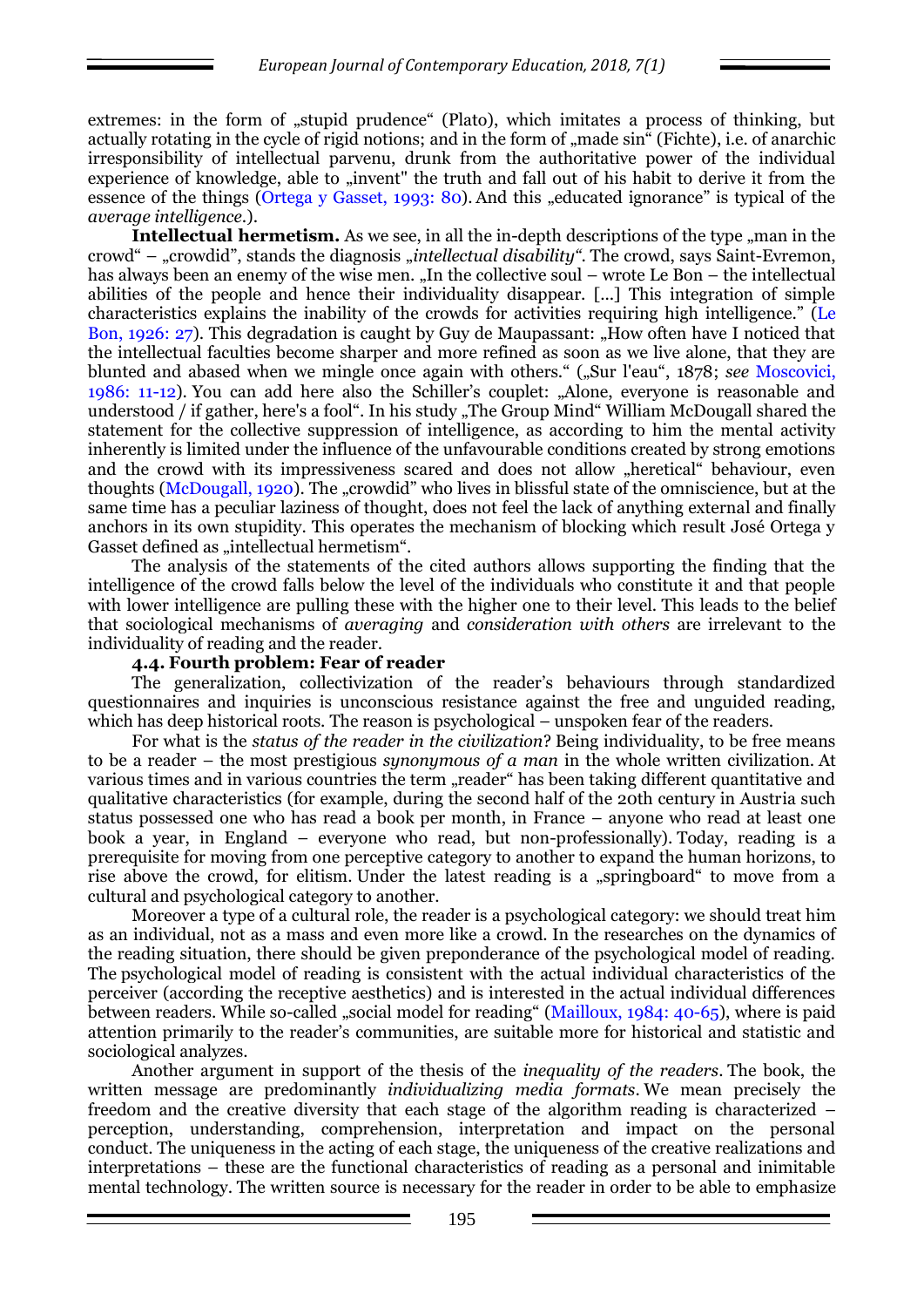his individuality, to put to a testing his abilities, to exercise his mental body, to rise above the everyday life and the mediocrity and strengthen his Ego.

Reading is necessary for the individual also for self-education, self-communication and selfimprovement. As shown by the first component of these words-activities, the process of reading requires sole initiative, privacy and isolation (alone against the book, alone against himself). This is one of the main functions of reading – communication without mediator, an operation for individualization of the reader (for which Marshall McLuhan also spoke in his "The Gutenberg") Galaxy: The Making of Typographic Man"). That he communicate with text world alone, allows the reader to strengthen his individualization, to exercise his initiative and personal reaction, which is impossible in his daily grind. Mediocrity of everyday reality and the social commitment do not give any space for self-communication nor for creation of harmony in the relations between the "ideal" and "real" Ego of the reader. In this regard are interesting the similarities between the ancient and the modern reading.

The common between them is in privacy in the communication with text, in the isolation from the organic community of the great collective and the intimacy of this act. Just as in the antiquity, the reading for the individual was representing a gateway to himself, the way to freedom from the conventions and norms, subjectivation of the meanings and interpretations of the read – all thanks to the communication in solitude and also in the contemporary reading, for the same reason, suggests activity that requires individual performance, social isolation and solitude (Bogdanov, 1989: 248). During the act of reading the individual free himself for searching, for knowledge, for discoveries and projects – capabilities far beyond the limitations of his personal experience.

Parallel to the individualized function is traditionally placed in my opinion, the incompatible with it *socializing function*. Looking at it as an act of "repetition" in the acts of reading, i.e. as an opportunity this act to be executed by many other people due to its wide availability, some scholars point out the main function of the modern reading the creation of a community of equal reading individuals" (the so-called indicator "Open Society"). This is an ideal spiritual community that unites the users of "the culture of the indirect action". Reading, according to these theorists is a consequence of the need of value-labile individual, split personally and non-identical in the conditions of the "open society", to be "integrated tightly" in any environment that regulates his behaviour (Bogdanov, 1987: 40-44). Perhaps it is correct to recognize the presence also of the reverse to the sequestration and the individualization, integrating, i.e. the unintimating and socializing function of reading. But according to me, to talk about a world of "equal reading individuals" in our satiated with communities and information age and at a time when there is a particular lack of individuality, it is more desire, but not a fact. On the one hand, just such a spiritual community, just such a general state of minds the theorists find in the television communication. When is talking about repetition of the act of reading and its multiplicity, we should not forget that this may mean repetition also of the minds. It is noticed in the television communication the same quantitative distribution of the action, the same concurrency and mental belonging to an invisible audience. The general spiritual state "group" communication with one author, the general object of attention, the overall communicative environment where everyone is part of some anonymous whole, are the characteristics of the typical television horizontal communication where is formed an informal crowd like audience in the stadiums. In other words, the theoretical unification of the secluded reading individuals by the mechanism of the isolated in front of the screen spectators carries a risk to be relativized the achievements of the individual psychology of reading and bibliopsychology.

For the reading, as a process of individual growth is not needed a quantitative growth or integration. The searching for the Another in the act of reading is not driven by the need to be identify with him (except for those seeking identification with the character of the literary text) but a peculiar need of *conversation between the different minds.* The searching for the Another through reading is not a fear of the loneliness but a subjective intellectual need for controversy. There cannot be "equal reading individuals" as in the comprehensive infinite Library, according to the metaphor of Jorge Luis Borges, there are no two equal books – each of them is unique and different from the others. There cannot be "equal reading individuals" as reading is unique and unrepeatable act – a contact of exactly this reader with exactly this book. In the context of the metaphor of the Ideal World Library, reading is not only absolutely unique process, but also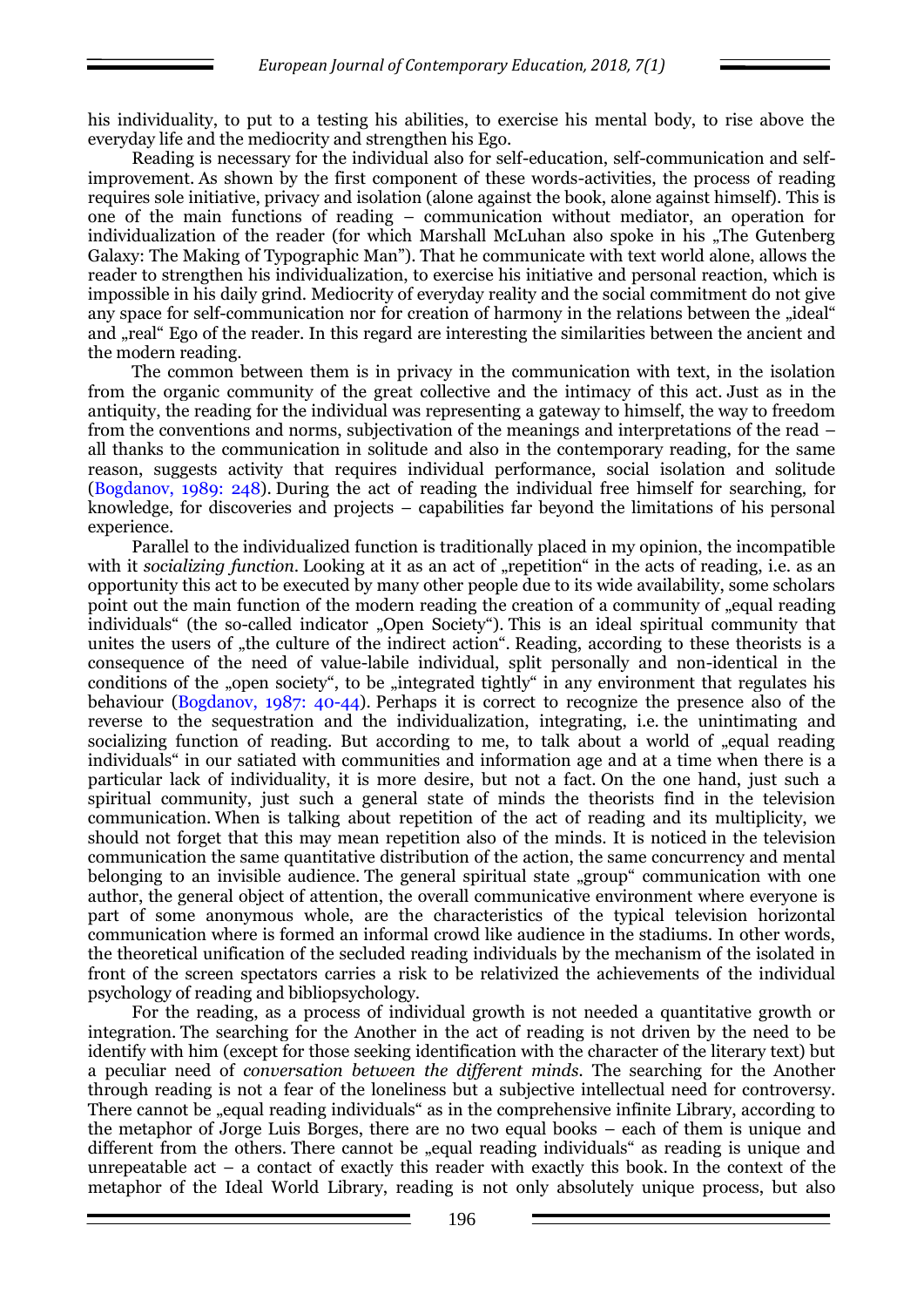multivariate opportunity to realize individualization, the diversity, the uniqueness and the originality of each reading subject. Therefore, the psychological level of individualization is the basic and most important function of reading and the so-called socializing function is permissible only in statistical and historical and socio-cultural plan.

### **4.5. Fifth problem: Unrecognition of snobbery towards reading and the books**

The snobbery in the reading is the deviant behaviour, different from the implicit reader's interest. Regarding the book the snobbery exists, since the books exists. Still in 2nd century BC, Lucian reacts to this problem in foreshortening, which is very actual and today. The main problem, treated in his essay "The uneducated book buyer", is the fact, that people were buying not books, that they would like to read and that they would like, but books that are modern. In this antique work we have a description of 5 characteristics of the "mneme" of the reader-snob, reached on an abstract-logical way of the philosophers. As first sign of snobbery Lucianus recognizes *the manipulation of the buyer-reader*: "My dear, you do just the opposite of what you want. You count on to pass for educated; you don't miss to buy the best books, but everything goes upside down and becomes a testament for your illiteracy. Moreover, you actually don't buy the best books, but you mislead by the opinion of those people, who praise what they get, you become a gift of God for all the pseudo-worshipers of the books, a real treasure for the book sellers" (Lucianus, 1986: 84). Second sign of snobbery is *the reading with misunderstanding*: "although you are always with book in your hand, always deep in reading, you understand from the read as much as donkey from the lyre, as it moves its ears in tact with the music." (Lucianus, 1986: 86). Third sign of snobbery, according to Lucian, *is inability for critical reading and rationalization*: "You look at the books with wide open eyes, a little more, Zeus is my witness, your eyes will jump out of your head, and you read something aloud so fast, that your look leaves behind your tongue. But this in not enough. You must comprehend as the dignity, as also the disadvantage of the written and to enter as into the meaning of the whole, as into the charm of the individual expressions, to recognize which one of them are composed by writer by the established rules and which one of them are suspicious, another's or counterfeit." (Lucianus, 1986: 85). At fourth place Lucian reveals the snobbery as *distorted reading*: "Don't you see, that you fall into the same situation, when you hold in your hand a wonderful scroll, in a leather purple box and gold tip of the wand, but you read it as a true barbarian, crippling and distorting the written, among the mockeries of the educated people and the praises of the surrounding you flatters, who suddenly turn away to each other to laugh?" (Lucianus, 1986: 87). Lucian distinguishes *the anti-reading* as fifth sign of the snobbery, which predetermines the nonfunctionality of the owned book. The explanation is made by observation on the main incentive for the buying of books – not the desire to read, but the ostentation, the use of the book as an instrument for the personal ambition of the owner to be seen with a book in his hand: "Cause you will buy them to do not use them for anything and you will be ridiculed by the educated people, who seek to benefit not by the beauty or by the high prices of the books, but by the speech and the thought of their authors." (Lucianus, 1986: 95). Today, thousands of years later, the snobbery towards the books is repeatedly more actual. But for its research, for its in-debt explanation and for its correct prognosis it is not enough the Lucian's speculative method, but it is necessary the Rubakin's empirical bibliopsychological method (Rubakin, 1922; Rubakin, 1929).

# **4.6.** Sixth problem: Connotation of the word "reading"

A problematic situation in the attempts by sociological surveys to reach the scientific truth in the knowledge of the modern reader creates a *lack of a uniform definition of the term concept "reading"* and for the deviant connotation of this word.

First, today people do not have the same understanding of the activity "reading". Even researchers who ought to know that science connotations are inadmissible put different meaning to the word "reading". The results of many years of research on the topic "Did you read my" microgroups" mentioned in the introduction of this text demonstrates in a high degree this problem (Tsvetkova, 2016). The key question in the survey was "Give definition of the verb read" (Fig. 1). The majority of answers are clichés or descriptions emanating only from the personal experience: reading is a "Perception", "Follow the letters", "You take a book, open it and start to absorb the content", "Reading is reading".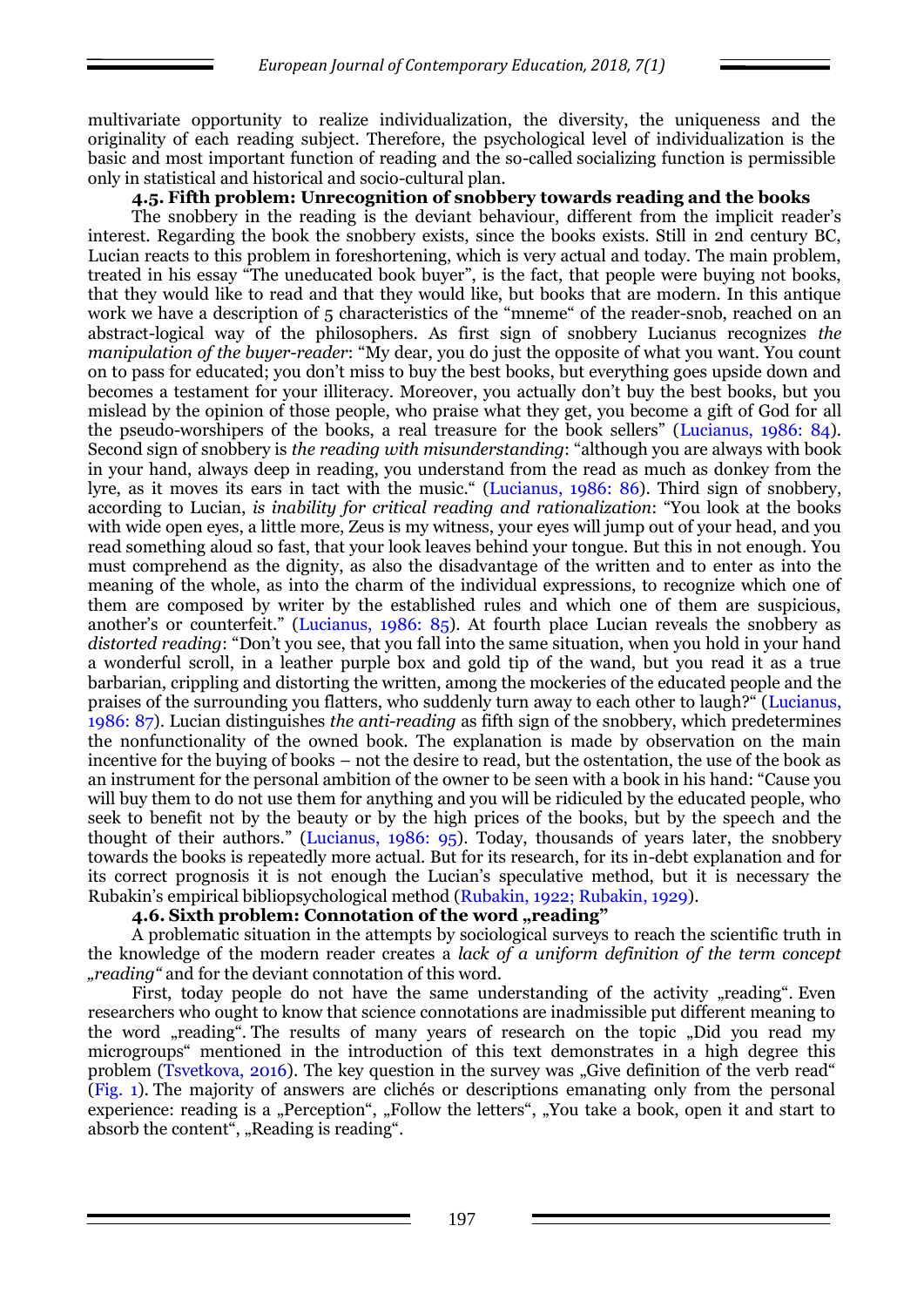

**Fig. 1.** Give definition to the verb "read" (more than one answer)

Half of the members of the microgroups  $-50\%$  define reading as a visual perception of a written text. Only 10 % understand reading as a complex psychological process, and another 10 % refused to give a precise definition. Not necessarily positive is the fact that respondents associate reading with a book exclusively and mostly with fiction or textbooks.

**Table 1.** Which of the listed objects is reading?

| <b>Objects of Reading</b>                     | yes  | $\mathbf{n}\mathbf{o}$ | dont know |
|-----------------------------------------------|------|------------------------|-----------|
| <b>Novelette</b>                              | 100% |                        |           |
| <b>Jokes</b>                                  | 60%  | 40%                    |           |
| <b>Labels</b>                                 | 40%  | 40%                    | 20%       |
| <b>Buildboards</b>                            | 10%  | 70%                    | 20%       |
| <b>Inscriptions in the</b><br><b>lavatory</b> | 70%  | 30%                    |           |
| <b>Photo album</b>                            | 1%   | 90%                    | 9%        |
| <b>Cooking recepies</b>                       | 60%  | 30%                    | 10%       |

The summarized in Table 1 results show the second argument for the chaos in the people's perceptions about the subject of reading. All respondents agreed that "read" is the reading of fiction, 70 % accepted as a subject of reading the inscriptions in the toilet, and only 1% admitted the photo album as reading material too.

Second, reading during the 21st century is more than a skill. It is self-confidence and selfesteem – based on one of the three key literacies (reading, mathematics, nature knowledge). Reader, according to the norms of the European Union is a synonym of a "*multifaceted literacy*": able to use the skills of reading and writing to create, to understand, to make sense, to interpret and critically evaluate information in a written form. This is the basis for participation in the digital environment and for an informed choice in areas such as finance, health, etc. In the era of the Internet to be a *literate reader* means: a) to find and extract information in written, printed and electronic form, b) to summarize and interpret it, c) to make sense of and evaluate it, and d) to develop your knowledge and potential and to participate in the society, including in the digital environment.

"Analog" reader has been studied thoroughly enough before the industrial era. All his habits, preferences and manners are explored. But he is different from the "digital" reader. The actual for the 21st century intensive reader is a nomad, relieving by the distances and the volumes. It is unacceptable to argue that the digital generation is illiterate or ignorant, poor or not reading. His written forms of communication cannot exist independently. This is a multimodal generation and it communicates through an orchestra of cognitive channels. These young people "see" the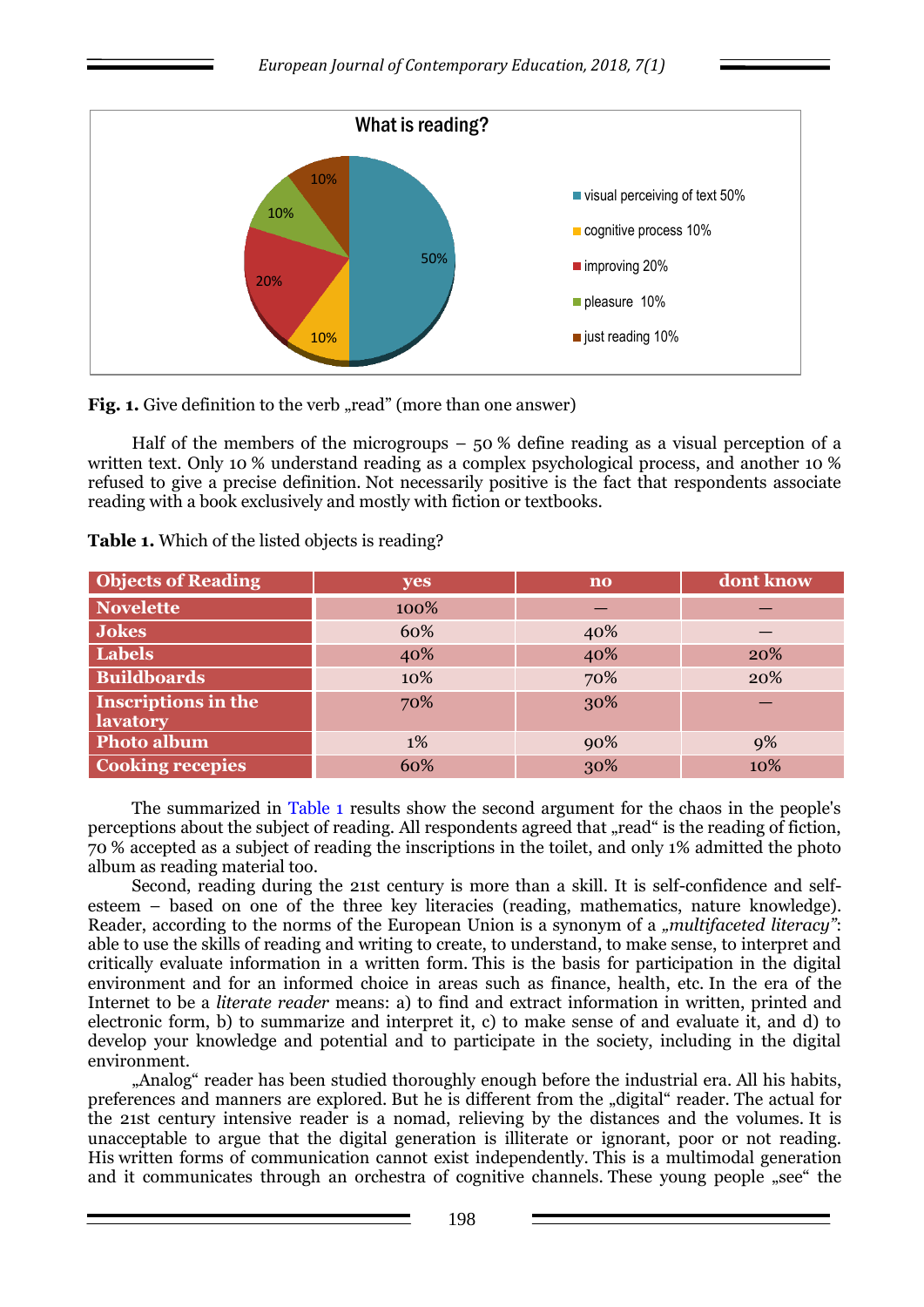printed morpheme in an electronic form. They inhabit an accelerative developing virtual reality, holistic media environment in which "experience" events rather than seeing them separately, to listen and read about them. If a modern child does not love paper books, but is well-informed and speaks and writes literate and beautiful, it would be very wrong to force it to absorb information through unnatural means. Today, in the context of the Internet and the virtual options "actively is formed a new composite figure: "reader – spectator – listener" of books (texts), whose activities should not be evaluated according to the standards of the past – wrote the Russian professor on theory of reading, Julia Melentieva. – It is also necessary to abandon the imposed in the conditions of the ideologically monolithic society strict valuation characteristics of reading, in order to unify the reader." (Melentieva, 2010: 26-33).

Third, in the digital age the very notion of reading is radically changed. "Gutenberg dinosaurs" and the "digital natives" enter into a strong dissonance concerning the stereotype that reading is that activity where only books are read. What does the first survey of the publishing company Scholastic "Kids & Family Reading Report" of 2010 (Scholastic, 2010) between children and their parents said on this occasion? The research showed something very significant – parents and children have very different views on *what the reading is like*. 51 % adults and 54 % children considered as "reading" the searching of information on the Web. Staying in the social networks is also considered as reading by 28 % of the children and 15 % of the parents. 25 % of the children believe that the exchange of SMS and SMS–viewing is reading. Here, the parents show greatest conservatism – only 8 % of them agree that SMS is a subject of reading. The new context (internet, digitization, mobile applications, communicating via social networks like Facebook, via MSN and text messages) changes the nature, the frequency and the importance of reading. This new context is not an obstacle but a source of serious motivation for reading and writing for the use of the dictionary and exercising the multilingualism.

Taking into account the benefits of these informal practices in terms of motivation, the European Commission insists on mobile applications and social networks to gain greater recognition in education and in the education policy as a whole (European Commission, 2012). The damage of the archaic connotation of the word "reading" was problematized also by the German Reading Foundation "Stiftung Lesen". During the symposium "Digitale Medien: Chancen für das Lesen" in 2014, experts from the Foundation offered to extend the concept of "reading" which to adjust the old-fashioned narrow idea for only "reading of fiction for pleasure in the spare time". Dr. Sigrid Farer explained that practically the one who surfs in the Internet, who follows the iconic navigations in the websites, also reads. He reads rules and instructions and the participant in a video game – if not proficient in reading drops out from the game. Against the backdrop of the alarming number of 7.5 million illiterates in Germany, the concept of "reading" must cover the digital media, Internet publications, Facebook and all the different computing devices and applications. The arguments of Dr. Sigrid Fahrer are that the wider definition may increase the interest in the traditional books in children and teenagers and that if a fan of video games realizes himself as reader, this will give him confidence and will increase his satisfaction from the act of reading (Fahrer, 2014).

Fourth, it is not true that there is no "new" reading. The new scientific paradigm in the cognitive science accepts that the brain is very flexible, highly adaptable to the surrounding information environment. The theory of the plastic brain of Norman Doidge (Doidge, 2015) proves that human receptive apparatus today intensively is self-educating and breaks, so that books and texts are perceived in a completely new way. It is imminent to be proven whether the brains of those who interact with technology and are restructuring of this interaction. Perhaps the structure and the organization of the brains of "born digital" will be fundamentally different from the organization and the structure of the brains of today's informational active man.

#### **4.7. Seventh problem: Literature vs. Book**

Dysfunction in the trying to obtain an objective picture of the readers' situation brings the deviant connotation of the concepts in the logical chain  $\pi$ -reading – literature – a book".

Sociological surveys usually do not define in advance their working terms, i.e. when they investigate the reading, they do not make difference between non-literature and literature reading and speculate with the term "book" by reducing it to a subject of literary inclinations without considering the existence of a non-literature content in the books. I specify the problem. Scientific categories "book" and "literature" are in a relation "common – private" as we are talking about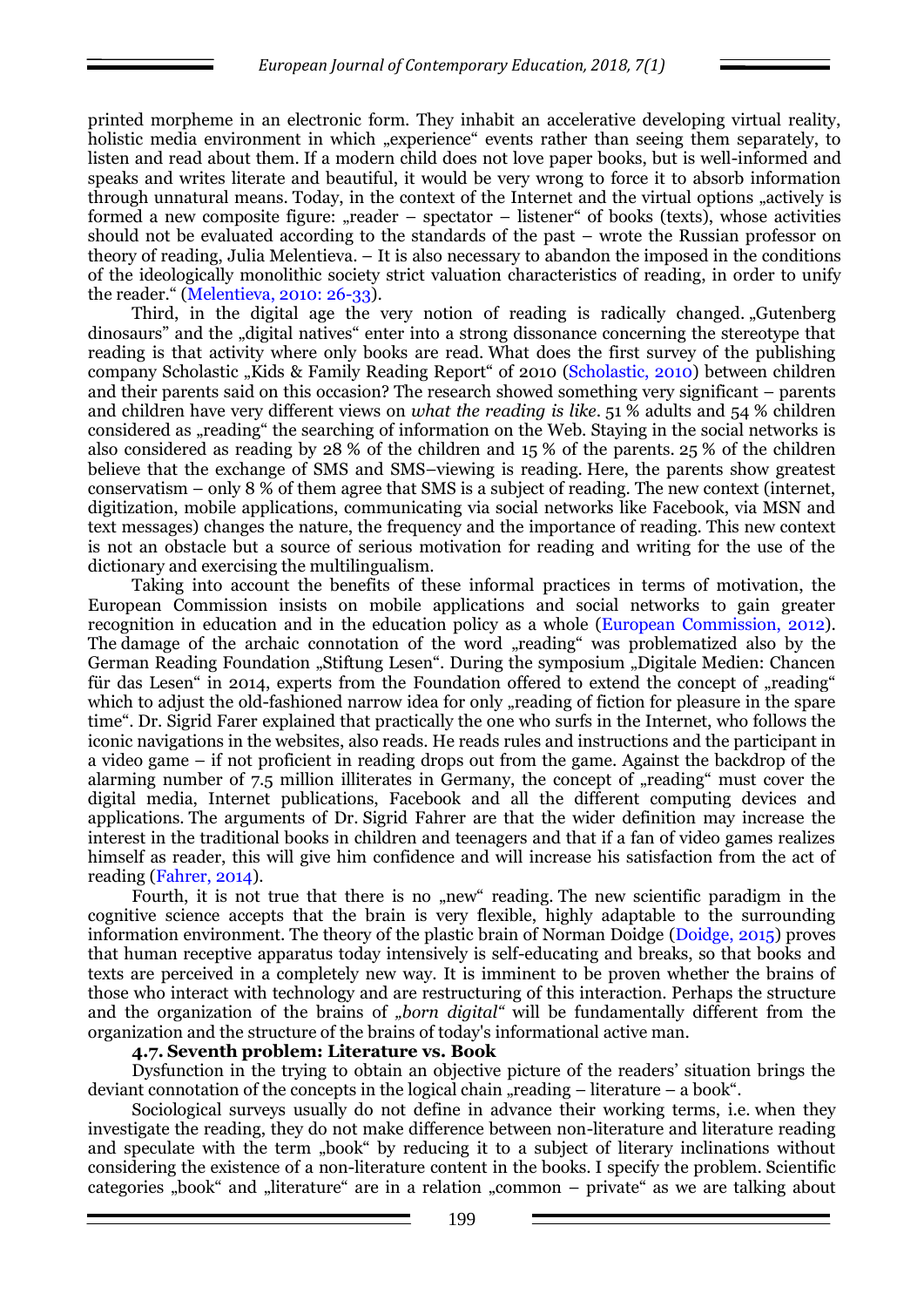subordination. Book is the common, literature is the private. The book in the general theoretical perspective is a trinity of code, carrier and content. But literature is only one of the types of content. The process of replacing of the common with the private and the subsequent generalization of private, even considering the common is known to linguistics as a *linguistic substitution*. In colloquial speech similar replacements may be natural, but here we talk for national, even for ideological and socio-political verbal problem. Everyday language should not engross the professional and the scientific vocabulary. Equating the book to literature, reducing the book only to a literature is an abnormal thinking, generic-species thinking in a wrong inversion.

The generalized use of the term "literature" (an assumption that "everything with letters is literature") is inadequate of the following nonlinear works and directory publishing products: musical score, logarithmic scale, a software directory, yellow pages, interviews, archival documents, dictionary, album, atlas, book-game, picture book, bibliography and bio- bibliography, catalogue, book of crosswords, collection of tests or tasks, collection with reports, a statistical report, ethics code, patent, standard, rules for traffic state, etc.

There are polls that speculate with the word "book" by subordinating it to their personal readers' preferences to the books with literature. If sociological survey refers to the interest in books, the literature-centric researcher fails to define in advance what is meant by the word "books" and often proves to have committed *unlawful terminology substitution.* For example, in the Jubilee civil ranking "15 books, I cannot do without" of the Bulgarian book-trading line "Helicon" in Sofia by the end of 2007, it was not specified that the object is only "literature" and only "fiction". Thus the book-trading line demonstrates its fetishistic attitude towards literature and automatically discriminates the non-fiction books and the non-literary reading. Someone could ", not to manage" without business handbook, another  $-$  without the Bible, the third  $-$  without the Criminal code, the collection of aphorisms or cookbook and feels no need for artistic readings.

Why, when the theme in the public agenda is reading, it is suggesting, understood and articulated the reading only of literature and even only novels (as in the campaign of the Bulgarian National Television "The Big Read" in 2008)? Artificial occasion for complexes, of feeling of guilt in the user: What if I have no a favourite novel am I marginal? And a sense of limitation: it is about the genre. What if my favourite work is novel or epic or a play or a story? And if I am not generally "interested" in fiction? Which means that the voting for a favourite novel priory *discriminate the rational, scholastic type of reader.* 

In socio-political discourse of post-socialist societies (even the commented here linguistic substitution can be seen also in the English-speaking countries and Germany) it is often operating with the official statistics for the not-reading or for the illiterate reader, without specifying to which reader and what reading is talked about but under the literature-centered presumption is referred only the reading of literature. It is important to know, however, that there are uneducated in literary readers – technical specialist, life science researchers, botanists, doctors, drivers, hairdressers, dressmakers, shop assistants, bookkeepers, etc. They read *books*. There are educated literary readers who read *literature*. This distinction is important because only in this way the debate on the education of people to read literature, not books, will receive its fair private space. When someone turns the reader into an object of national programs or campaigns he should specify whether he is interested in a reader of literature or a reader at all.

The problem with the generalized use of the term "literature" is on the highest legal level – in the legislation on copyright and on libraries, in the national statistics and in the higher education. (For example, the fact is that the financial education in students is deficient, see: García-Santillán et al., 2017).

It can not be objected to the use of the word "Literature" for marking or labelling of the bibliographic database of information sources. Mechanical imitation of the local tradition does not justify the methodological confusion between the concept of the information science "bibliography" with the branch of the arts – "literature". In publicism it might not be considered an error, but in science could not be allowed such inertia. The list of bibliographic descriptions of scientific sources at the end of this publication has an approved world title and it is "Bibliography" or "Sources" (References).

The risk of generalization of everything written with the name "literature" may create another meaningful dissonance. If "everything is literature", the *literary criticism* should be encyclopaedic and metainstitutional field. The profession "literary critic" should be taught in schools for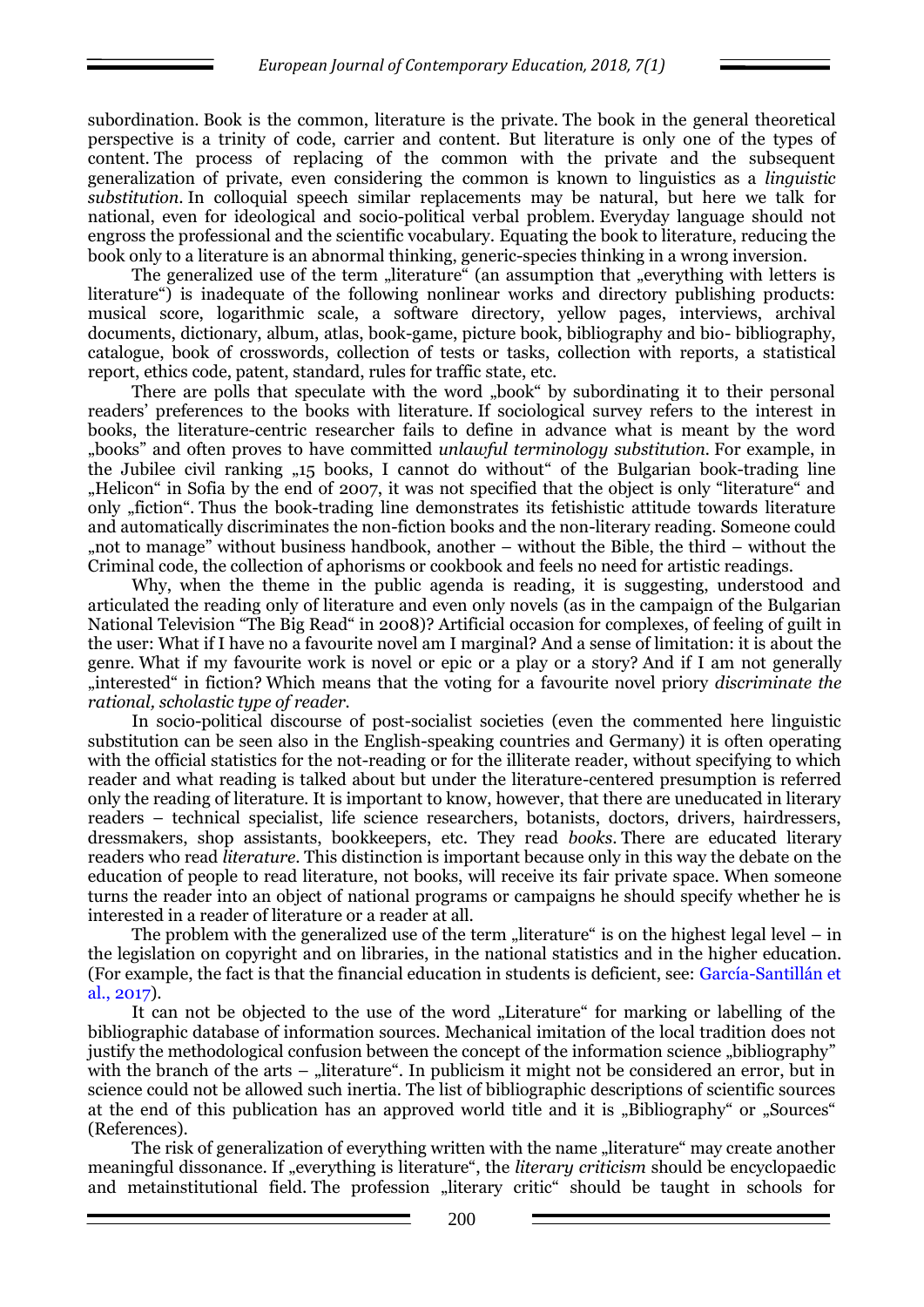omniscience. And here come the cognitive conflicts. Does literary criticism covers all fields of human knowledge, if we call any publication "literature"? Does literary criticism covers the range of books, studies and articles on the law (legal "literature"), medical (medical "literature") and theology (religious "literature")? Literary critic on this formal logic should be competent also on software engineering (critic of computer "literature"), in linear algebra and analytical geometry (critic of mathematical "literature") and fencing (critic of sports "literature").

It would be wonderful every book to contain "literature". But objectivity in the delimitation of the term "book" of the term "literature" requires to bear in mind that:

1) Literature is only one of the ten major classes of the Universal Decimal Classification (UDC), only 1/10 of the areas of world knowledge (with code 82) and according to this system are now organized the library collections worldwide. It is interesting as how are organized the rooms in the boutique hotel "Library Hotel NY" – the Library Hotel in New York, near Grand Central Station, Manhattan. It offers its guests over 6,000 volumes of books organized within the hotel in the Decimal Classification of Melville Dewey (Dewey Decimal Classification). Each of the 60 rooms is equipped with a unique collection of books for distinctive for the theme in which category is the room. Each of the ten floors bears a numerical code from 0 to 9, according to DDC. But Literature (code 800) is just VIII floor (Dewey Decimal Concept, 2011).

2) The statistics of the books in the world is also maintained by UDC and in this way is regulated since 1964 by UNESCO (UNESCO, 1964). From a total of 23 groups, the books containing literature (literature books) are only in Group 21 (Literature (8): (a) History of literature and literary criticism, (b) Literary texts).

3) The literature is not present in the subject catalogs of libraries (including textbooks) – for the subject indexing is used only non-literary content.

4) Literature is only 1/9 of the areas of higher education – according to the Classification of areas of higher education and professional fields of Bulgaria (Classifier, 2003).

5) Literature is subject to only one of the four main areas of science – humanitarian (Law for the Higher Education, 1995), while the remaining three – social, natural and technical are nonliterary.

6) Literature is only one of the three objects of copyright under the laws of copyright and the related rights. This is fixed in the scope of the Art. 1 of the Bulgarian Law: "This law regulates the relations connected with the creation and distribution of works of literature, art and science" (Law on Copyright and Neighbouring Rights, 1993).

7) "Literature" in the classical definition is a trinity of epos, poetry and prose. But exactly the literary men tend to expand the definition of "literature" to "any written work". It is enough to read in the Glossary that literature are the written works that are with lasting artistic qualities (Stevenson, Lindberg, 2010), that literature is just *one of the types of arts* along with painting, music and dance, the art of verbal imagination, artwork, poetry or prose*, fine letters*. It is defined so by Joseph Brodsky: "If what distinguishes us from the other members of the animal kingdom is speech, then literature, and particularly poetry, being the *highest form of the letters*, is itself, roughly speaking, the purpose of our type" (speech during the accepting of the Nobel prize; *see* Brodsky, 1993. According to Terry Eagleton literature is always ideology, functioning as "*imaginative writing"* whichis not literally true, fiction (Eagleton, 2001: 27, 33). Some texts are imposed to be read as literature, some texts are born as literary, some texts become literary, some literary texts imitate literary, some texts avoid literariness, some texts can never be literary. Therefore, literature is a type of *cultivated and subjectively fictional content* which is not always published in a book. A book can not be only literature.

For the proper methodological and logical thinking on the subject of reading is necessarily not to replace the word "book" with the word "literature". In the theory of terms, explicitly are distinguished two types of language: (1) language for general purposes (LGP) – daily or conversational language, and (2) language for special purposes (LSP) – a specialized or professional language (includes business language, academic language, scientific language). So we should therefore assume that the correct and appropriate scientific, academic, specialized terminology synonymous of the term "book" (when we do not talk about par excellence "literature") are the terms "publications", "editions", "titles", "writings", "materials", "resources", "works", etc.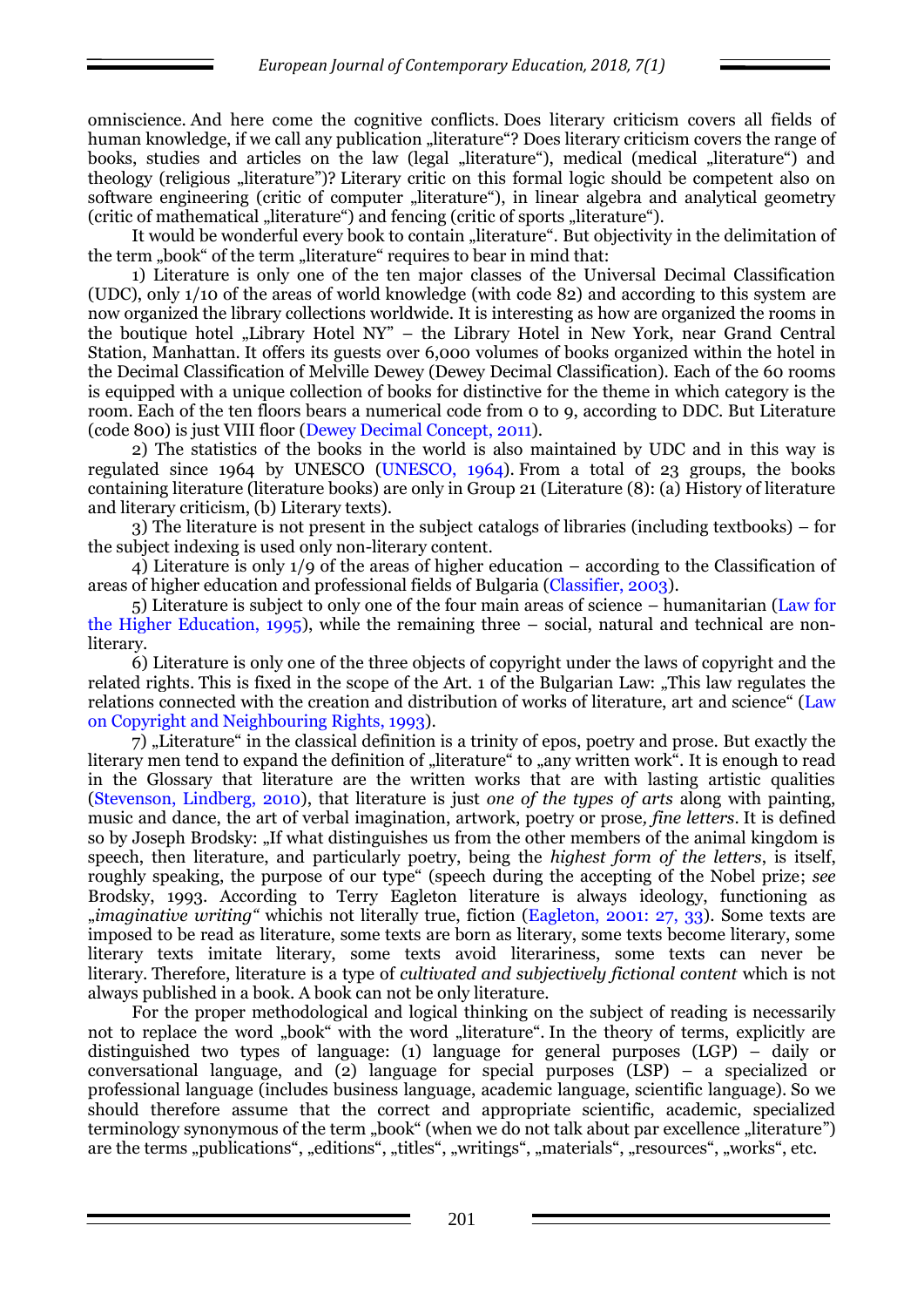We will summarize the said till now. Literature is not equal to book. Literature and book are not synonymous. Literature is a *type of content*, and the book is the *medium that can carry it (dialectical unity of content and form).*

The book is first *a mean of communication* and only then is a *printing product* and *library volume* and just sometimes contain *literary work*. And if the study of reading continues to fetish the literature centrism, the unscientific analysis and the wrong decisions will reproduce.

*Methodologically important is reading to be associated not only with literature, not even with the written word.* Otherwise, we take away the right of existence also to the books without letters or that partially with letters. The book is not only "litera" (letter of the alphabet in Latin). It is necessary to redefine the basic for the readers' practices object – the book. Because the book is not even just a paper. How many of the thrown into the fire books were burned? Neither one. Burns the paper, not the book.

### **4.8. Eighth problem: The indicator "free time**"

Logically we come to the next reason for the risk of irrelevance of the sociological methods for the research of the reading. The majority of the sociological surveys on the media consumption are focused on the *reading in the spare time*, and not on the reading at all. With this substitution of the concepts and the inability for relevance and comparability of the results we should not agree.

Why is important the abstracting from the term "free time"? There are enough reasons to insist on avoiding the criterion of "free time" in the study of reading.

First, this is lowering the self-esteem of the continuous readers and distorts the understanding of the process of reading itself, because reading is immeasurable category.

Second, free time can be valuable only for the worker on a measured daywork, for life on standardized working hours. A worker raises the "free time" in a cult, because for him, as a screw of the big machine, the work is not a pleasure – working time is a counterpoint to free time. Today, in the information era special formation of the free time is unnecessary because it is not a value for the active man. Because the whole life, all phases of growth and education, all professions have merged with the natural information field. Work, learning, entertainment, recreation (the rest), etc. They are increasingly computerized and more intellectual. Value is the information – such as food and air. Because we live in constant information cloud there is no sense for someone to "get free" from information. There is no sense someone trying to relieve time. Therefore, in postindustrial, information age and recreation and hobbies, and entertainment are non-free time.

Third, today's children have no free time. Modern children are in new information and communications environment, move with other information dynamics. Multimedia generation moves to another data rate and everything that seems very innovative and revolutionary for the adult, for them is history and archives. The entire waking time of the digital children is occupied by activities. For them there is no such thing as free time – even when they entertain or relax, they do it actively. This term is used automatically by sociologists, pedagogues, psychologists, not considering the asynchrony of the communication and the multimodality of the sources of information to young people.

It is against the pedagogical reading to be emerged as an activity needed to "fill the free time" of the student. Researchers divided conditionally by time and by space the activities carried by a child to educational and non-educational time, and as a "*school time*", they understand "mandatory educational activities at school" and "mandatory self-training in school" and under "noneducational time" – everything else as the time to  $\mu$  meet the physiological needs – sleep, food, clothes, etc.", "travelling to school and other points of training and educational work", participation in household duties, there is an interval that is used for doing activities "devoid of any coercion and obligation." (Grudeva, 2005: 107). This is the so-called "free time", which is not involved in a routine and pre-planned activity and in this logic should not exclude reading for knowledge. Concentrating on the textbook as an object of study and the book as an object of entertainment, cannot lead to negative connotations and false judgments. And here, very probably lies one of the reasons for the problematic reading in children. In general, the rethinking of the concept "free time" as an interval for satisfaction of needs and interests between the two phases of teaching time and combining them into one indivisible whole, is in the base of the qualitative improvement of the education of the personality according to the specifics of the information environment of the multimedia generation.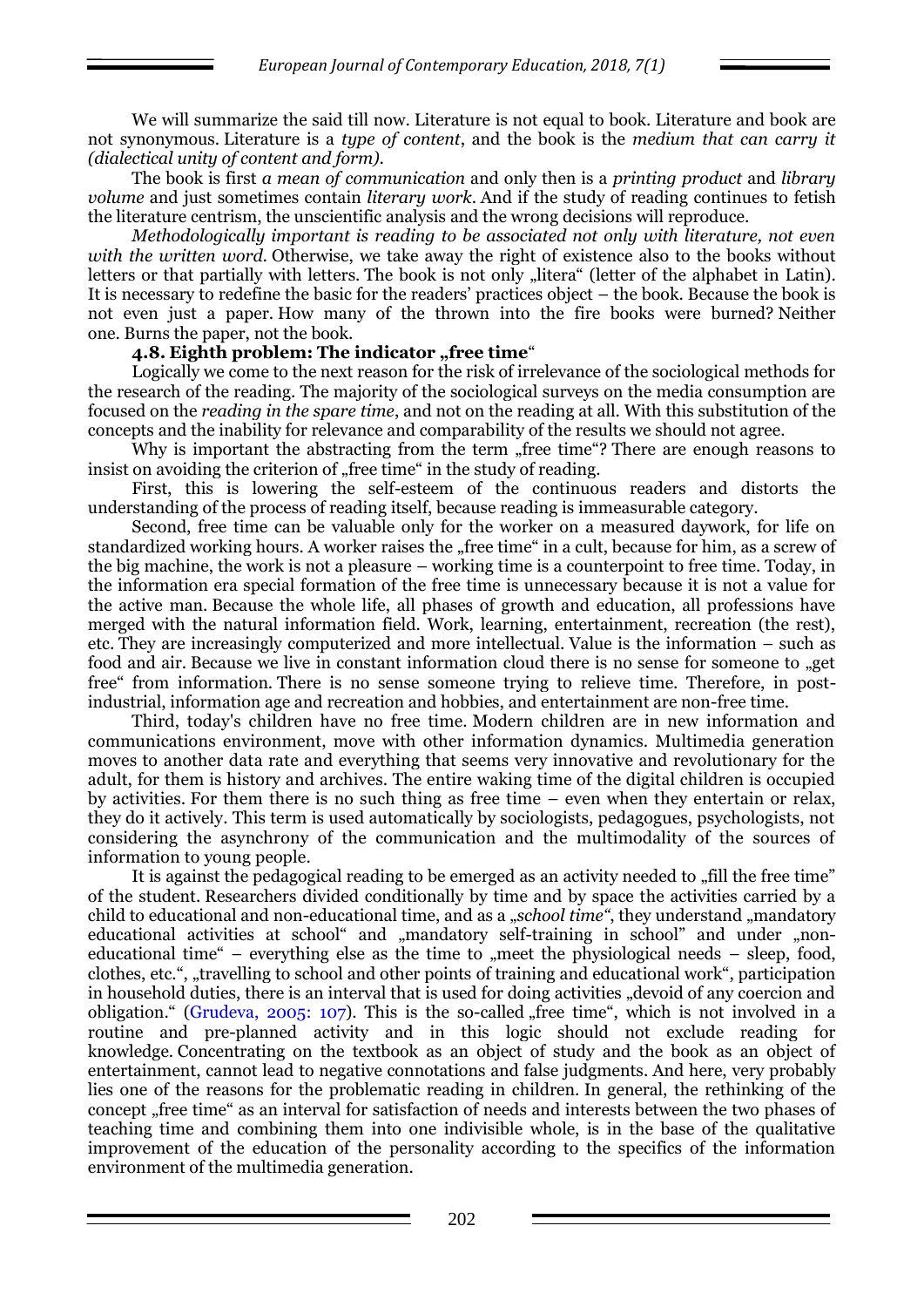The findings of the review arguments is that reading should be emancipated from all temporality, including from the schedules of the so-called free time. It must be freed from its "official" mandatory and to work towards harmonization with the natural needs and interests of the new modern children. The entire time of the child must be synchronized with reading activities.

#### **4.9. Ninth problem: Reading in consumer modalities**

The problem in all surveys using the method of the inquiry, or of the interview is much more serious and lies in the consumer modality given to the reading. The so-called "research" on the reading situation do not investigate, and have no the tools to investigate the actual "reading" but only the *buying, holding* and any *external form of intimacy* with the objects for reading.

Explicit indication of this problem are the typical mass survey questions: "how", "when" and "what" is read. We can recall a parental advice of Umberto Eco: never ask a child when reads in order not to get a sharp-tongued reply "Never!". Each active citizen in today's economizing format of life is irritated by the questions if he reads, when, what, where, how ... Approximately the same resentment would cause a chain of questions did you eat, when, what, where, how. Or – did you win, when, what, where, how. I believe that at least the Bulgarian read – what he wants, when he wants, where he wants, as he wants, how much he wants. Reading is extremely intimate, autonomous and individual process. And also not everyone has the same idea in mind about the process "reading".

What information about a man will give us the question "how much he read?", provided that the reading speed and the need for written sources for each individual are different. For example, a person reads one week one page, another – a magazine, third – three books, the fourth can stand a whole year reading one book and rereading it (and the maximum "Beware of the man of one book" is not accidental). We must understand that not "much reading" is important. Again, we can refer to Oscar Wilde, who said: "Today people read too much, which prevents them to be wise". More important is reading which "I need", the reading that is "only mine". If I am a follower of practices of superiority, my reading will be only specialized, sanitation and disciplined only to my profession and career (curious here is the renaming of the world famous Moscow "School of rational reading" into "School for Presidents").

Reading *is not* "*consumption*". Reading is "internal" activity, invisible and therefore unobservable and immeasurable, i.e. the empirical verification by objective scientific methods is not able to reveal and explain the specifics and the practice of reading.

Reading *is not mass behaviour*. It is impossible to be studied also as mass communicative activity. Important arguments in this direction gives the Bulgarian literary professor Nikola Georgiev: "I am against mass reading and even spoke against this campaign "The Big Read". It is important to identify what kind of people how read and how reading affects them. It can never, can never be a mass phenomenon, even the reading of "Under the Yoke" and of "Tobacco", not to mention the contemporary modernist novels. Not quantity, but quality is important. They say that, ostensibly, the mouse would kill the book. The number of the published books is not reduced worldwide. Well, what kills?! If we look back, we will see that the techniques in writing and reading are changing not for the first time. But in their ignorance people panic – end! Even the great philosopher Plato spoke against the written word with very serious arguments. Fluctuations between written and oral culture continues to our days. While battling Alexander of Macedonia wrote to his honourable teacher Aristotle: "Teacher, what you have done? You wrote a book concerning a question that should be spoken for. Not everything has to be written! And this is said not by a fool." (Georgiev, 2009).

Reading *is a psycho-economic indicator* (the result is mental capital in a person's head), a process of long-term investment whose results are seen minimum after 3–4 years, they are designed in the specific social or economic activity of the reader.

Here with these theoretical circumstances of reading we have to conform to, if we actually want to receive systematic general – global or national picture of the reading situation.

### **4.10. Tenth problem: Reading as conspicuous consumption**

The reader's activity, the possession and the purchase of books is one of the components of the social deviation "conspicuous consumption". One of the marketing (rather sociological) *techniques for managing of the interests* of the book market – the charts obtained by voting by ballots, by phone or online, discourages the confidence in the achieving of the objective truth because of the following circumstances: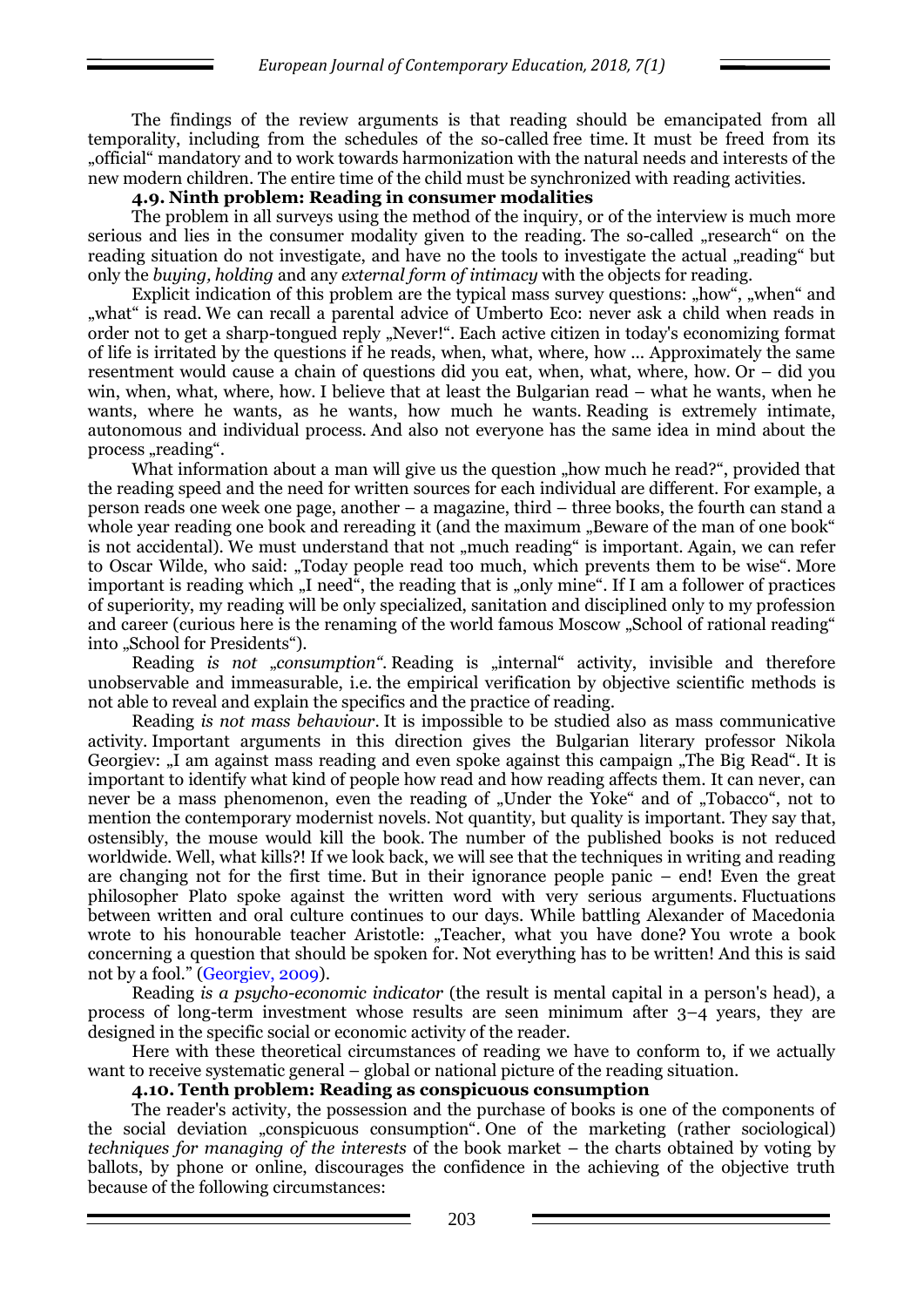a) Voting. Does the specifying of "favourite titles" mean that they are read or are saved only as titles – image-making, scrapbook and quoted? The rating is de facto not obtained for the reading of the specified book, but for the thrill of the vote, as a food for the gambling instinct.

b) The voted. No doubt which rating is excited for the book traders – of the reader at all or only of the buyer. Of course the second. He in turn should be aware that the buyer is not necessarily a reader and the reader is not necessarily a buyer. And young readers yet hardly become buyers of books. Moreover – are the voting sincere or they are conformists; are they good (passionate) readers or bad (inert);whether they are actual "adopters" of the specified books or just club "claques"? And what if they remember the headlines only by a list or as parental nagging?

Disadvantages of the sociological methods can be found in any marketing attempts readings to be involved in *gambling, marathon or race*. There can not miss a winner. And he is always one. But isn't it unnatural to favour *only one book*? The unit has the power to blur the many. The bestseller ruins the diversity. The laws of the bestseller are veiled form of the technology of unconditionally worship to authority. The "hit", "the winner" always contains within itself also the charge of the aggressive invasion in the field of "up to human" effects of enchantment or the socalled fascination, of the infection by meme or viral information units. The revenge against such excesses could come if the results of the vote in the British TV format "The Big Read", for example, is formed not like a position by rating of a mechanical vote, but as a group of books in alphabetical order (ten or fifteen). Isn't it right that a man should read 15 books in his life, but to find out exactly which, he should read 15 000 (phrase of Isaac Babel).

The model "hit parade of books" or of the top lists as a tool to determine the popularity of the book as a commodity and as an effective tool for management of the behaviour of the buyer has been discredited from a long time. Positions in the rating of any city bookstore are many, and there are no coincidences practically while the target audience and the customers of the bookstores in a city hardly differ cardinally. Each, received through a direct consultation list of the broadcasted under a  $\mu$  main memory titles is inoperative in the commodity-monetary paradigm  $\mu$ menu" – it rather involves targeting random or deliberately selected titles which do not enter into the "food" mode of the creditworthy self-made reader.

The chance of the form "rating of books" is to be sterilized in the bosom of the political folklore. So we can interpret the idea of the leader of the political bloc "Our Ukraine – PSD Bloc" Yuriy Lutsenko (Korrespondent, 2007), all candidates for deputies to the day of parliamentary elections (30 September 2007) to declare not only their incomes and their assets but also the read during the current year books.

# **4.11. Eleventh problem: Undefined ..reader**"

Dysfunction in the trying to obtain an objective picture of the reader situation imports also a lack of updated definition of the concept "*reader"*.

Therefore it remains the unaccounted for the sociologists resistance of the reader object of the survey, which either refused to answer or is thinking before responding: *Why to strip*? Reading is and will always remain a *personal secret*. Polls like "Which books you cannot without?" or more generally "What are you reading?" are a diversional sneaking into the personal space, in the kitchen of the competitors. A consultation can give a picture of reader behaviour to the publisher, but it will not be objective, but neat, hypocritical, opportunistic or untrue.

The picture of the reading obtained by the sociological method of the survey or poll can not be objective because in the *era of mercantilism and mercantilism, the questions concerning the readers' behaviour are politically incorrect*. To reveal your sources of ideas and inspiration in the intangible economy is like to share your oil reserves at the dawn of the industrial era. And I'm interested, for example, which are the desktop books of Stephen Hawking, the Dalai Lama or king Simeon Saxe-Coburg-Gotha. Aren't artists wonder what actually had read Michelangelo, physicists – what actually had read Nikola Tesla, marketers – what actually reads Philip Kotler, IT professionals – what actually reads Bill Gates (Incidentally, this answer is only seemingly anecdotal: *Bill Gates reads books for Linux*). Economizing, meritocratic reader, "the reader in rise" in no case will reveal their firm secrets – which books owe his success or which books builds hi winning strategies for the future on. I myself would jealously conceal the actual books, without which I can't. But the thing that distinguishes me from some people is that I cannot live without books.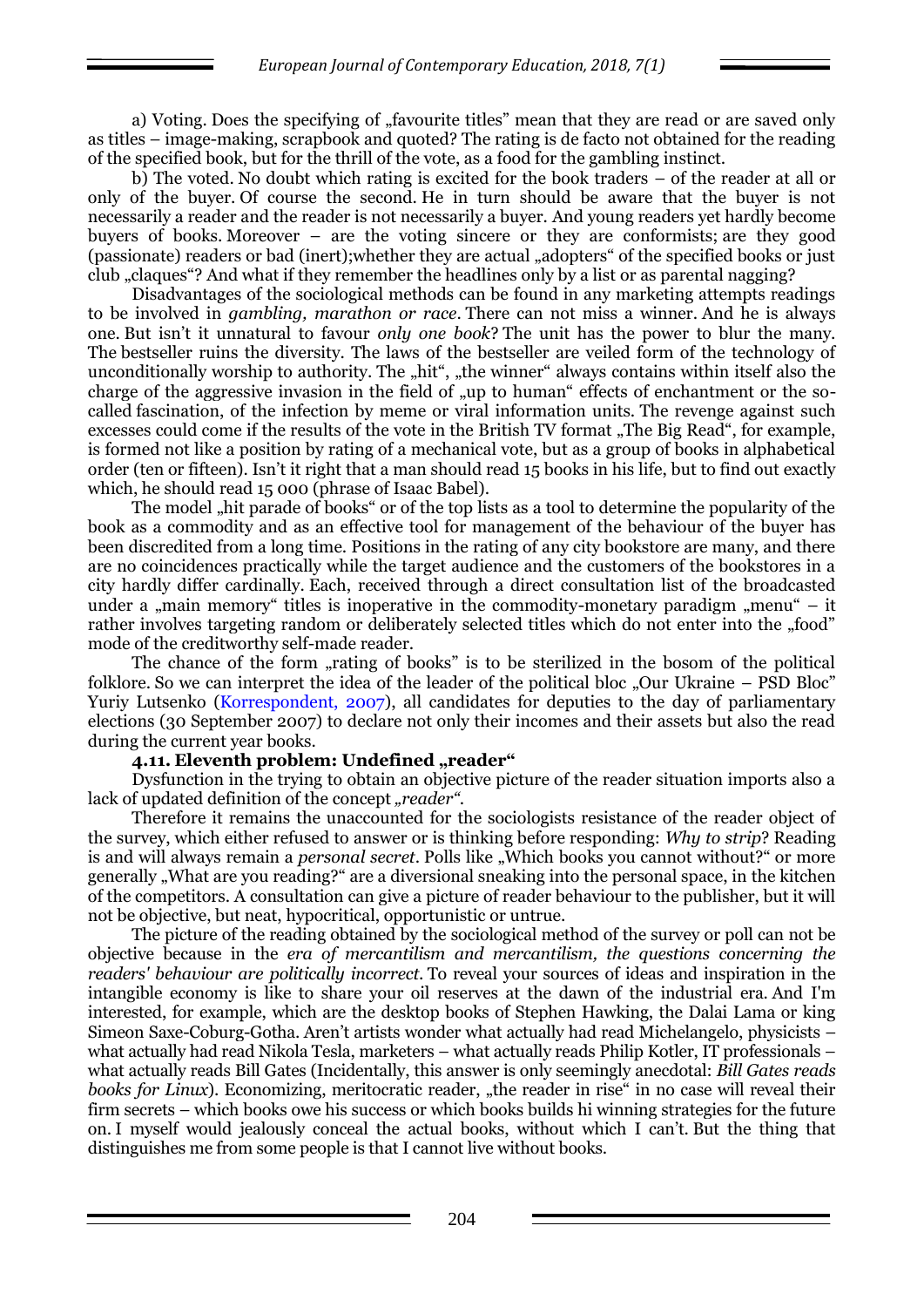#### **4.12. Twelfth problem: Respondent lie**

The phenomenon "respondent lie" in the sociological inquiry pictures of readers' situation cannot be underestimated. In 2009, on the occasion of the World Book Day in the UK was conducted a poll on "the secrets of readers". Two-thirds of British admit that they had to lie about the books they have read. The books which they most often lied to be read, proved to be "1984" by George Orwell's, "War and Peace" by Leo Tolstoy, "Ulysses" by James Joyce and the Bible (BBC, 2009). Sociologists call this factor of bias "answers for prestige". The problem of the objectivity of the research on reading and in particular on the statistics on the consumption of books and other reading materials is permitted by combining of two sources of information: industry reports (of the education system, libraries, bookstores, etc.) and sociological surveys. The first are based on quantitative data of the institutions and the market, but do not admit the home libraries, reading on the Internet, etc. The second compensate the first, but are known for its serious error due to the aspiration of the respondents to look better than is actually and practically says that reads more and "smarter" texts. The scientific explanation of this phenomenon can be found in the sociopsychological regularities as conformism, identification or conformation. Indisputable intervention has the so-called Hawthorne effect, reflecting the change in people's behaviour if they know that they are studied. It is a form of reaction in which the subjects improve aspects of their behaviour while they are scientifically monitored and just in response to the fact that they are studied, but not in response to any empirical influence. However, it is important to note that the reasons why readers pretend and delude for the read books, have not yet been specifically and thoroughly investigated.

#### **4.13. Thirteenth problem: Respondent resistance**

The problem of respondent lie is linked to another disadvantage of sociological methods – respondent resistance. Its appearance is recorded in the already cited research on the topic "Did you read my microgroups". It turns out that it was the key issue in the survey "Give definition of the verb "read" that irritating most the respondents. The situation is equivalent to boycott which is seen in the answer: "I do not remember", "Do I need to know definitions?", "Get out!", "Why do I need to read something?" (Tsvetkova, 2016).

Yes, there is such an individual respondent resistance against the curiosity of the sociologists. In support of this resistance the theme "The importance of not reading" got publicity, covering people talking about books or advertise themselves as connoisseurs of books, including academic researchers and teachers (The Economist, 2007). It turns out that not reading among them is a typical case. It was explored by Professor Pierre Bayard of the Paris University. Not reading among producers and proponents of reading is obviously not due to physiological illiteracy and for personal hygiene reasons. "There is more than one way not to read – says not without irony Bayard – the most radical among them is never to open a book". The fact that per year worldwide are issued between 1 and 2 million new books, talks how important is not to read everything. From the standpoint of cost-reader and rather ironically relevant to market flow reader, there are only four categories of books: 1) books, I don't know, 2) books, I have passed, 3) books, I have heard about and 4) books, I have forgotten. There are not allowed exclusions even for the books, you have published or written yourself (Bayard, 2007). However, Pierre Bayard admit that he has never read "Ulysses" of James Joyce, but he freely talk about it in front of his students (Eco, Carrière, 2011: 271).

#### **4.14. Fourteenth problem: The prejudice "obligatory for reading"**

Particularly relevant for the countercultural or anarchic dominant in today's reading is the resistance against the prejudice "mandatory", but which is supported by sociological methods. Reading at will always urge release of constraints and limitations. But the reader resists not of searched anarchism but of the sense of unfreedom, for alignments, for cultivation of the another normal citizen, decent and approximately literate but never unique. The standardized institution of the  $\mu$ list of the obligatory readings" manipulate us by all sorts of exemplary sanctions – from criticism that has adopted us wedged guilt, to judge us and takes us out of the "darkness of ignorance" and mental inferiority to swarm spiritual and social demiurges and volunteers who bristle if understand that we have not read some of the program tools and who chase us from their perimeter as "fools" and "lowbrows".

In fact, such intellectual totalitarianism has always been disastrous for the intellect and for the wisdom. The Doctrine "obligatory for reading books" is just a tool of the methodology of cultivation of the average citizen who should not has his time exclusively for personal antisocial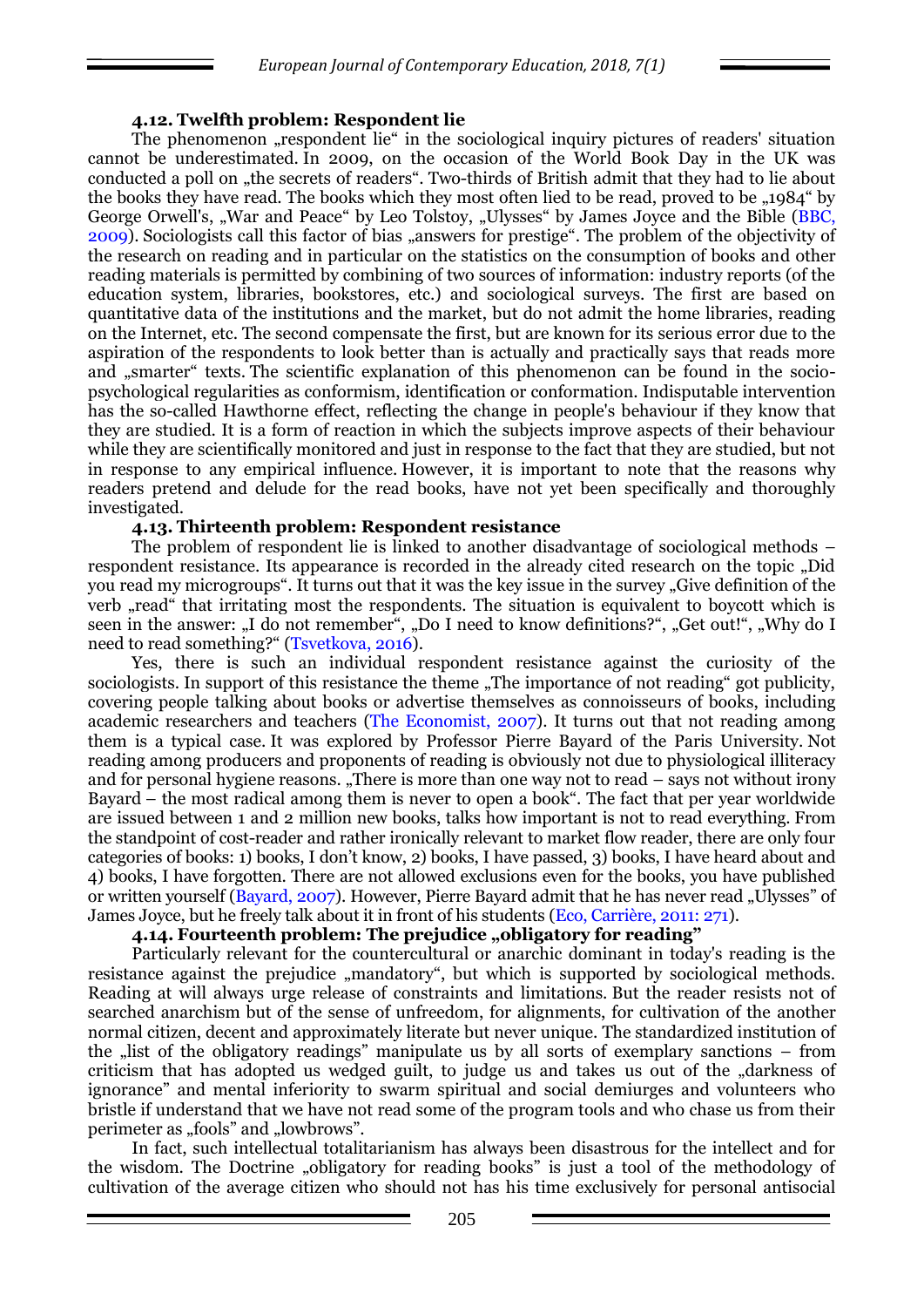activities (such as solitary voluntary reading), nor with exceptional culture or taste for books. In today's painful lack of time "enrichment of horizons" with foreign and intrusive intellectual and evolutionary algorithms, orthodox, enduring and not actual, defines reading in the eyes of young people as social levelling ritual, as fetishistic uniform under the roof of a new, corporate information fundamentalist. Young readers of the 21st century know lists of great books (which the old worship), but are less worried by the fact that their greatness does not attract them. By which, they do not become uncultured.

### **4.15. Fifteenth problem: The absent axiological balance**

The sociological surveys *do not check and do not report the axiological balance* in the attitude of the reading man – the amplitude between plus and minus. At normality as behavioural category, there is always a balance – two poles, two positions, two counterpoints. To exist white, there must be black. To exist love, there must be hate. But public consultation seeks only the favourite book. But we can have a favourite book if it is the other pole of the hate, the unloved. Because reading, as each psycho-social action has a double face – can be knees bent and can be cynical. It presumes too many embarrassing things – hiding, peeking, poaching, modifying, reformulating, compiling, comparing, to expose and manipulate, and with feeling – joyful and euphoric or ironic and sarcastic, or with vileness and disgust. In his power is not only the survival, maintaining of the vitality or the reanimation of any book, and the whole set of inhuman activities – ostracization, criminalization, killing or simply forgetting.

In other words, disadvantage of the sociological surveys and statistical reporting is the onesided positivism and the lack of interest in negationism. They do not strive to identify and provide symmetrical *"the white"* and *"the black"* statistics. The indicator for normal, natural, balanced behaviour of the readers is missing. The modern reader would be enthusiastic about the opportunity to point also the *not read yet books, unwanted books, and books-wreckers, dangerous and hated books, the books he regrets to be read and books that he wants to forget.* The array of similar titles just would not be small. At various times they were penalized, lynched as unsuitable for reading and criminalized in the lists of banned books.

Classics as "Karlsson-on-the-Roof," "Pippi Longstocking," "The Catcher in the Rye", "Uncle Tom's Cabin" and "Harry Potter" have received a stigma of unreliability. The reason is that such strong books carry a maximum charge sufficient to activate the terminal reactions in unstable, unpredictable, risky reader. Voltaire directly put a sign "dangerous" over 16 books from his personal library to separate the titles whose dangerous thoughts he had to disguise of the "readerplebeian". And aren't really readers who have committed crimes or fatal error, who curse the book affected them about it? Over the background of his counterpoint – the refusal of reading, reading would receive more weight.

In the conditions of the described sociological deficit, the world famous apologists of the book and the written word suddenly took up the theme of the book negativism with uncharacteristic for them liberalism. In 2006 Umberto Eco published a book where one of the essays is titled "*The unread books"* (Eco, 2006). Here the professor summarizes a consultation with intellectuals held on the book fair in Turin, with the question "Which books you have not read?" The volubility which the "normal," "natural" and active readers answer with to this question, is both shocking and comforting, because it is clear that today there is nothing more logical to indicate without marketeering hypocrisy and false feeling of guilt, what are the difficult, unattractive, skipped and discarded personally by you books (among which are also titles of U. Eco). But such recognition for "paper negativity" in the previous conditions of expert literary totalitarianism, of dictatorship of the literary canon and erudition would not be possible, Eco suggests. "The books we have not read" is a theme that excites Umberto Eco again three years later, but now in his conversation with Jean-Claude Carrière. We learn from here who of the two great artists, what have not read. Eco has not read the whole Bible, the Indian epic "Mahabharata" and barely managed to read "War and Peace"; Carrière has not read "The Great Mon" by Alen Furnie; and the both admit that they have not read "Vanity Fair" (Eco, Carrière, 2011: 271-286).

An interesting fact is that it is the country which produces and distributes the most successful models to promote reading as a campaign "The Big Read" – Britain, became a pioneer in restoring the balance between positive and negative reader activity. On March 12, 2007 for the first time in modern history we give voice to "unreadable books" tacit designation of "hated books". British team of sociologists and academics summarize and publish the results of a unique survey , rating of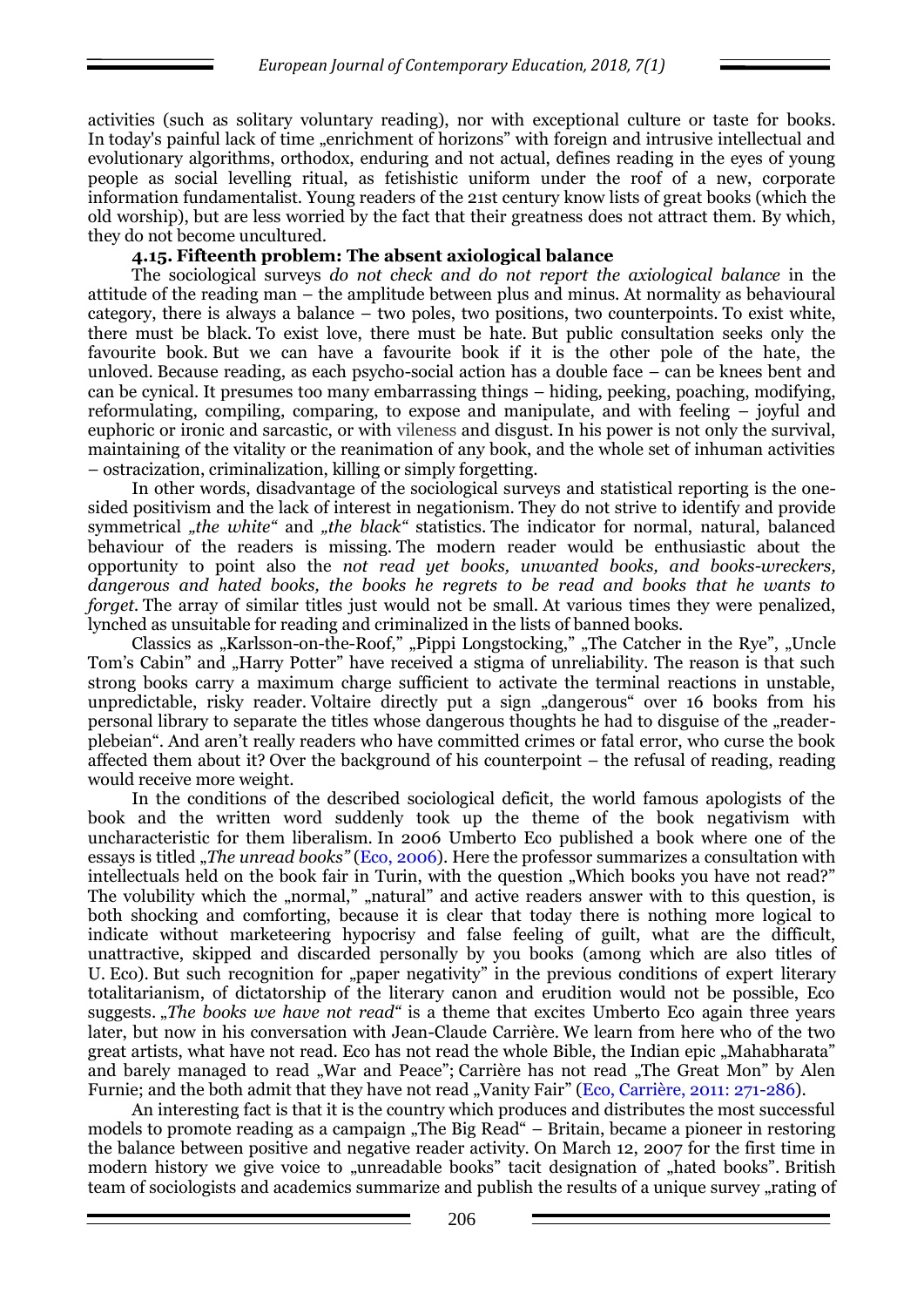the unread/unfinished books" committed between 4000 adult Britons (Literary Saloon, 2007). It becomes clear that the resistance of the changing reader is no longer directed only to the factor "mandatory". The list of difficult and unreadable books include: the owned due to prestige (memoirs of politicians), the purchased from fashion considerations (the books of David Beckham, "The Satanic Verses" by Salman Rushdie), the bestseller ("Harry Potter and the Goblet of Fire", "The Alchemist"), the award-winning book ("Vernon God Little" by DBC Pierre, Man Booker Prize for 2003), classics ("Odyssey", "War and peace", "Crime and punishment") and the unfilmed fiction. Now is not uncommon to have collections in the negative part of the spectrum in the net, for example: library of unbearable (hideous) books [\(Fletcher,](http://www.time.com/time/letters/email_letter.html) 2010); top ten stupid, dully or traumatic books for children (Swaim, 2009). Seemingly vulgar and anarchic, readers' behaviour of active contemporary is more hygienic because the circumstances which press him are too unhealthy – lack of time, working till late, fatigue, difficulty in concentration, lack of patience and very unfriendliness of the volumetric, disorganized, uninteresting or forcibly written book.

The scientific community studying the current ecosystem of reading needs a survey to rebalance: to filter from the paper avalanche also those titles that cannot be read. Book market would be enriched and greening by a selection of "books that should not be bought". However, for such a "hygiene of the book offering" pleaded also Oscar Wilde. He is famous for his phrase "to tell people what not to read is something quite different and I dare not recommend it as a task of the supplementary university program." Far from a joke is his covenant that who could select from the chaos of our times the "Hundred worst books" and publish their list, will do actually a true and eternal gift to the coming generation. Oscar Wilde said something else: "More than half of modern culture depends on what one should not read". We can recall for Geoffrey Chaucer, who has kept only 60 books in his personal library, but it was most valuable to him, most necessary for his personal culture. Every reader has his scale of good and bad books.

A key play in bibliopsychology is that the contents of the book is not physical, but mental category. Reading book is already psychological book. *As many are the readers of a book, so are its contents*, said in the early 20th century the Russian bibliopsychologist Nicholas Rubakin. This formulation suggests that any ambition for generalized assessment for conducting a "quality" audit" of the attitudes towards books is meaningless and fruitless. There is no competence which "identifies" the message and perception of a book. If there is, it should be a "divine mandate". The judges of the reader and of the assessors of the readings need not surveys or interviews but linguistic, neuro-linguistic and psychoanalytic algorithms for expertise, for example, on sectarian and extremist (terrorist) books, but this is a topic of forensic and legal professionals.

Aggression of compulsory and complexes of "educated ignorance" expect its elimination. Global digital democracy emancipate the individual needs of severely active reader and his personal judgments about the "right", "important" and "logical" book. And it is increasingly normal behaviour.

# **5. Discussion: Why the social aspects of use are not reading?**

Through empirical sociological methods (inquiries, surveys, questionnaires, interviews) *a*  distorted picture of the actual process "reading" can be achieved. This is not a self-serving statement, but is made in the context of the warning of the social theorists of literature Robert Escarpit, that *the social aspects of consumption are not yet reading* (Escarpit, 1971: 88). His follower Julia Melentieva, a Russian library scientist and theorist of reading presents additional arguments to support this assertion. According to her, the today's most common method for the studying of reading – sociological, gives only limited knowledge of the so-called "external" side of reading, for its quantitative indicators because it stands aside the notion of the nature and the reasons both for the reading and not reading, for the deep mechanisms for inclusion of the child and the adult to it (Melentieva, 2012: 58).

Any deliberate approach that examines the units only in a definite aspect, only in terms of some of their signs, regardless of the sophisticated features that create their essence and individuality is a guarantee of distortion of information about them. It is this situation, says Elisabeth Noelle-Neumann, that reflect the *statistical surveys, by disregarding the autonomy of the individual and give a distorted view of the whole* (Noelle-Neumann, 1978: 39-45)*.* The disadvantage of the surveys that are looking for the average numbers, average reduced numbers and relative parts in the field of reading and readers is particularly visible in the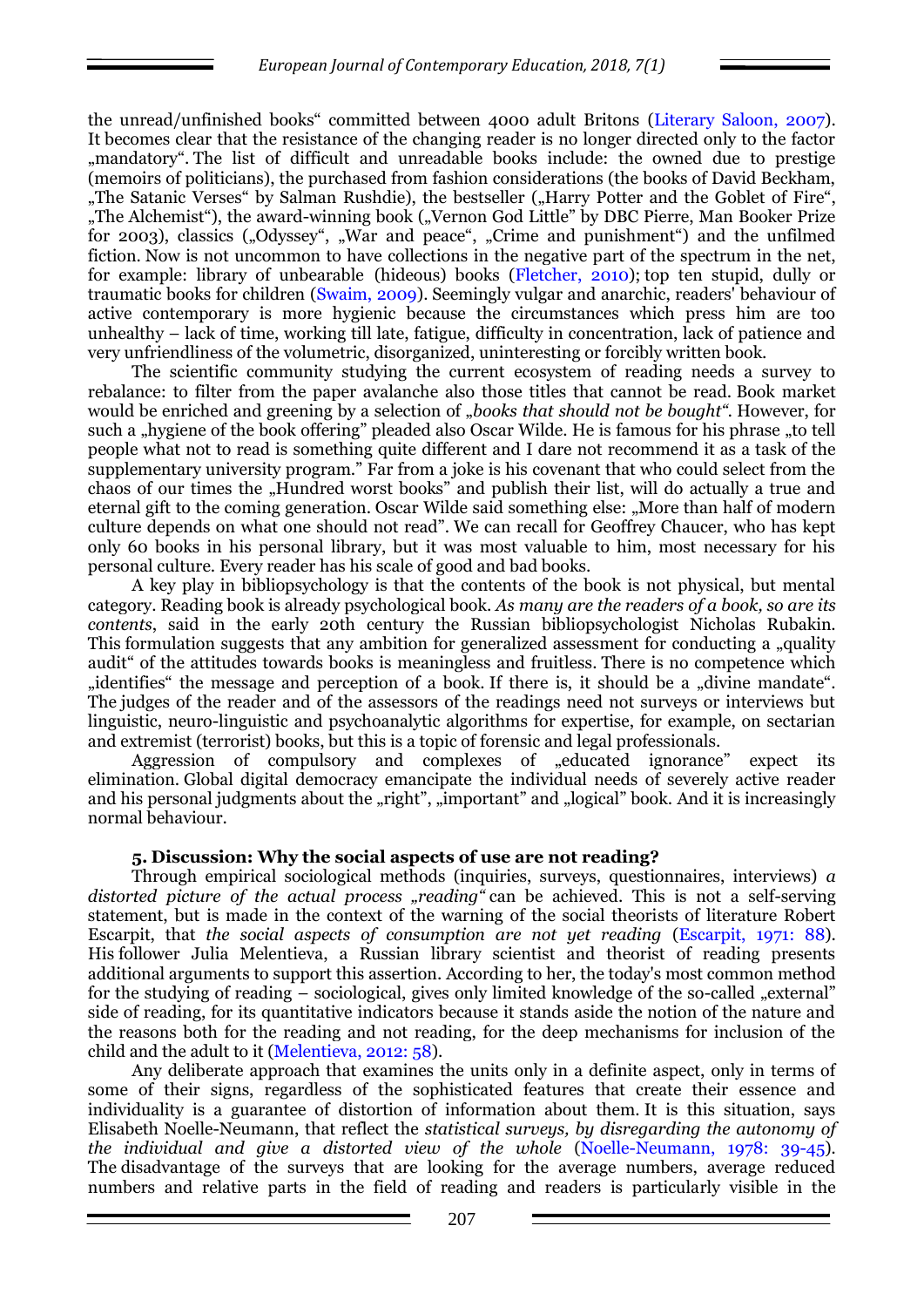interpretation of the indicator "time spent for reading". Even the competent sociologistmethodologist will rely with distrust to the averaging of the time of such highly individual operation as reading. The average minutes can be calculated only in some indirect way, manipulating the answers to the question "How long have I read today" or in the presence of a large number of respondents who is entrusted auto – photographing (over-complex and ambitious task) and provided that they have the same associations on the verb "read".

In a society of autonomous individuals we cannot speak *for the average reader* or *statistical averaging of information*. In a society of individuals cannot exist averaging of the individual readers' interests and of information needs nor *average effect of reading* on the recipient. All this will bear the scars of relativism and mechanical regimentation. Demoscopic results are the appropriate way to manage and manipulate the individual consciousness, no less than the antihuman so-called "Human Engineering". The information from the sociological surveys and the statistic data concerning the reader's behaviour is perhaps the long time searched "panacea" or the new Trojan horse of the manageable network society.

Why sociological methods can affect dysfunctional the knowledge about the real reader's situation?

First, the social sciences and studies of reading as part of them are currently experiencing a credibility crisis (Mackintosh, 2015). For example, accurate measurements from 2015 showed that 75 % of social psychology experiments cannot be reproduced. It is known that reproducibility is the defining feature of science (Open Science Collaboration, 2015).

Second, the *reader is not a social category, even less a "social role".* Because what is actually a role? The role is a common, uniform activity performed simultaneously or at different times by many people. In this sense, the social role is close to an acting role. The actor on stage does not recreate his own individuality but somebody else – of the character. The preferences in this case are to the imitation rather than to "individuation". But imitation is "extremely harmful for individuation", as we know from the theory of Carl Jung (Jung, 1993: 150). Generally, to accomplish a high level of social adaptation, the role is attached a mask, and the mask is placed when a man is overcome by shame, of fear of the others, or of fear for himself. Putting a mask requires a change in the posture, a new attitude to the whole thing. The mask is the ideal and the posturing – striving to achieve this ideal. This living social "game" may temporarily serve as cover of the depressing problems, but will inevitably lead to erosion of the individuality.

Third, *reading is introverted process*. According to the sociologist George Mead, for any intellectual activity, such as is thinking, and especially the thorough reading is typical "stopping of the behaviour", delay, postponing of the reactions (Mead, 1997: 361). If reader could look on himself, he would have registered alienation between mind and his own body. In a situation here and now his every observer, however actually recognizes his outside passivity and "absence".

Fourth, *reading is asocial activity*, where is made an alienating pattern of a detachment from the reality. It is done isolated; it is implemented invisibly (in the skull) and therefore is uncontrollable. Or, as the French journalist Bernard Pivot said, "when reading [the reader] is alone, fully and deeply immersed in the world of the book" (Pivot, 2005: 70).The reader is almost invisible to the sociological view and because the obstacle that the full depth reading is a process of self-communication. Also a well-known fact is that an important condition for the selfcommunication is the "social isolation", where is limited the quantitative participation of the subject in the social life and is "slowed the pace of utilization of the social facts" (Stefanov, 1988: 44).

Fifth, reading is a *waste of social time* and of intellectual energy of society, so is a *socially inefficient*. This is an assertion of the sociologist Stefan Kamenov in his academic research "The book and the reading" (Kamenov, 1988: 7). Hence the fear and the hatred disguise to the active readers comes from. In the report of UNESCO for the International Book Year in 1972 it was found that for the Third world reading is still considered shameful, criminal and reproachful act. African community condemns the act of the individual reading, the separation of a man with a book in hand immediately from the surrounding group is regarded as suspicious and is realized as a threat to integrity. I am not sure that today also in the most liberal societies, there is no such fear. Just the reading person is lost for the manipulators of the external environment.

Sixth, the reading remains unknown because it is *subversive mental practice* – subversive for the stereotypes and the power for all known and unknown totalitarian concepts. The reader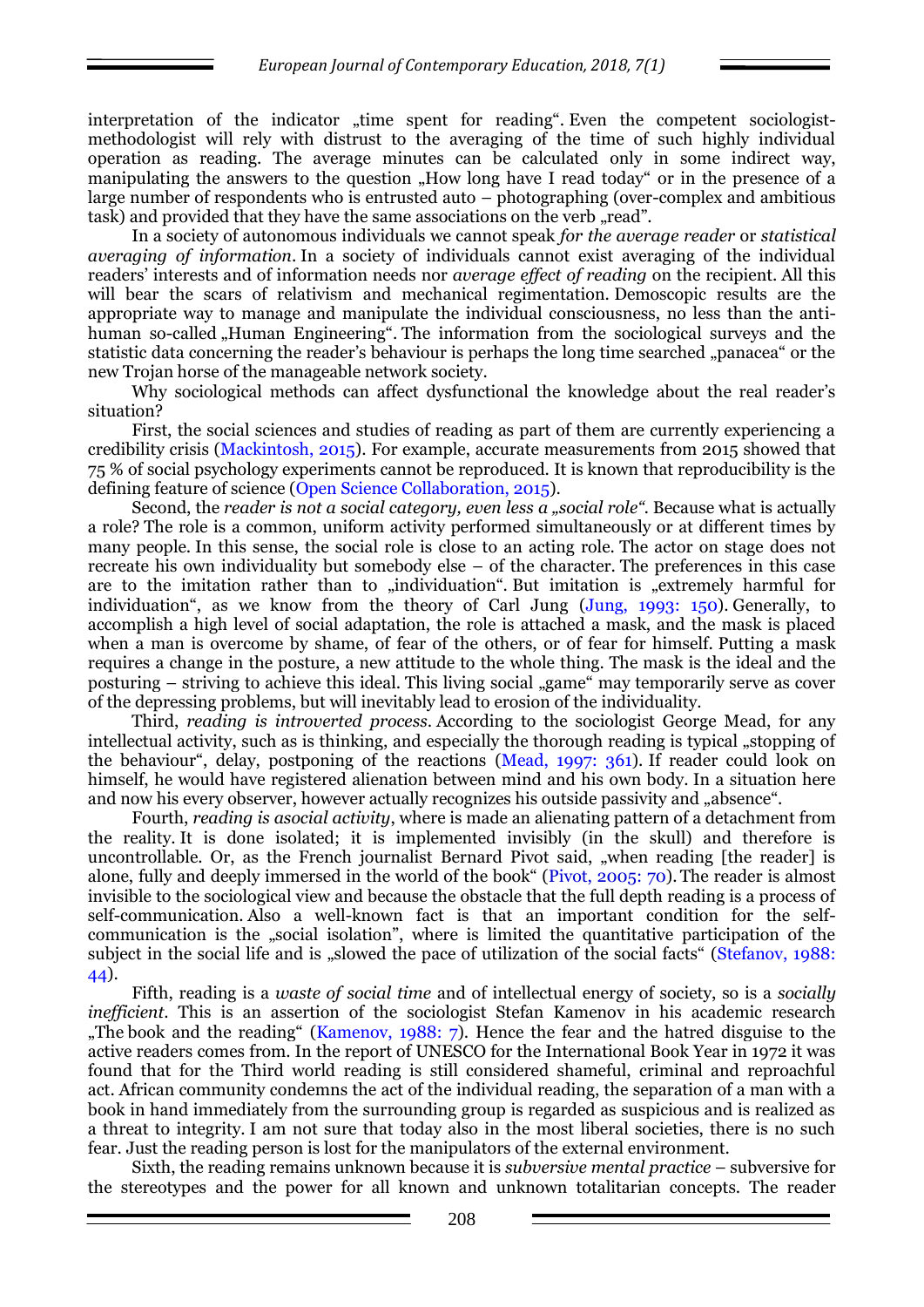cultivates in himself a tendency to counteracting, anarchism, self-confidence, optimism and information superiority. A man reads not only to be different from others, not just to be original, to be always above them. He reads to overcome the boundaries of the community formed in front of the television screens to split the unanimity in it, to break simultaneity and transience of the TV show, once and for ever left in the past. Reading is the best way to divert standardization and vulgarization – all tending to stupidity – inherent in our highly technological age. Both the book and the reading bear the great cultural responsibility not to allow the mass communication to serve the individual sovereignty *contra-adaptive* and *anti-manipulative* under the pressure of the mass and the unifications. And these are again vested functions of reading as "dangerous" mental process.

Seventh, the reading remains unknown, because it is a *fail-safe filter against rhetorical and audio-visual manipulations*. In the act of reading the individual has time to cultivate and exercises his critical attitude, to operate with the information destructively, to dissect opinions, to compares, to collates, to denounce.

Eight, the readers only have the *capacity to change* – themselves, their environment, world. Who is familiar with the neurophysiology of reading knows that the reader develops not so much the "gray matter" but his shell – the cerebral cortex, i.e. freed himself from the animal dependence, from the genetically predetermined and trained in community (herd) models of behaviour. As his brain evolves from inside out, also the personality of the reader (already changed after he has just read the next page) develops and changes his environment from the inside out – absolutely decentralized, unsuspected and invisible to the "guards of the tower", surprising  $$ somewhere from the bowels, sideways and upwards – as from an epicentre of an earthquake. Readers are unpopular and dangerous also because change their minds (only the cow does not change its mind because it does not receive information) and therefore made a dumping of the official theses and opinions. If the world should remain as it is today and now, the *readers are actually the most dangerous beings.*

#### **6. Future research**

In summary of the identified 15 problem of the sociological methods of the studying of reading, we can say that based on false picture of the reader situation the quantitative sociological methods have the potential to inspire negationastic verbal war against the new and young readers. An alternative to empirical methods for obtaining objective results on state reading and readers in any social moment is an integrative approach between "method of approaching" (method of bringing), "research involving" (survey method on survey participation), "included observation", scientific observation, introspection (method of self-observation), specific tests and measuring instruments (like test questions in TIMSS, PISA, PIRLS) and objective methods of bibliopsychology and cognitive psychology. Contemporary neuroscientific methods – biophysiological measures (especially eyetracking), brain scanners, brain imaging or neuroimaging techniques, like electroencephalographic and functional magnetic resonance brain imaging (EEG and fMRI), transcranial magnetic stimulation (TMS) as methods to the study of mechanisms for reading should be included also (*see also* McCardle, Chhabra, 2004).

Rubakin's bibliopsychological method has a potential to reveal the objective preliminary data, because it doesn't use the usual empirical tools of the sociology or of the mass psychology. Because it proves, that the sociological criteria such as gender, age, education, social status do not provide adequate assessment in the relationship  $n$ reader – book", because it is dependent on other factors (biological, neurophysiological, cognitive), concerning the real process of reading. It is like this because it proves that the empirical sociology is helpless against the methods of the individual psychology, when it is speaking of prognosis in the field of the mass communications, marketing or the media production. Because it doesn't allows being speaking about the readers in average categories. Because it doesn't allow being speaking for mass reader, for mass reading, for reader's audience, and even more – for reader's mass. It disproves the usefulness of the mass plans and programs for reading. It disproves the collective lists for obligatory reading. It exposes the validity of the unified readings. It relativises the universality of the textbook readings and the generalization of the assessments of the official critics and academic readers. It dismisses the mass character of the reader's perceptions, of the reader's tastes and of the reader's interests. The Rubakin's theory of reading is a science of personalized attention towards the individual reader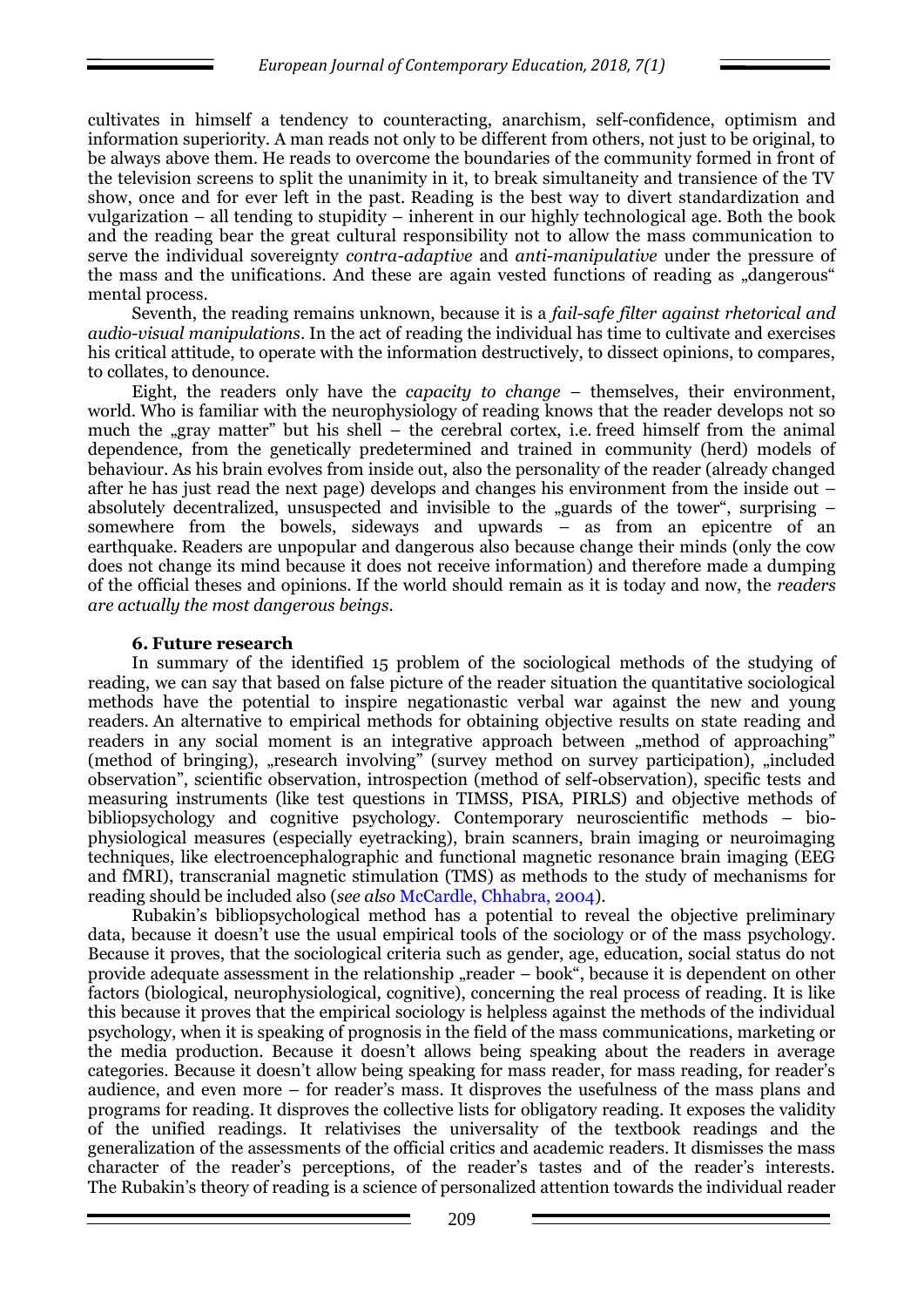(Rubakin, 1924). The bibliopsychology reveals the reader's unit as a unique receptive personality. In fact it can't exist correct and incorrect readings, postulates Rubakin – if the man reads as everyone else, if the result from his reading is identical to the result of everyone else, this is not normal. The bibliopsychological type reader is uncontrollable, because it is dynamic. His reader's interest is unpredictable, because it can be felt neither with the intuition, nor with the rigid senses of the external observer, nor with the mechanics of the marketing tools, but it requires personal testing of each individual reader. The reader's unit by Rubakin's is a micro world, that any from the known sociological research methods can't explain in fullness.

### **7. Conclusions**

Due to the identified in the analysis problems, the critical researcher of reading should show a healthy scepticism about the sociological methods – polls, surveys, tests, questionnaires and probing. Reading is as an iceberg for the side spectator – 70% of the information on the nature of the process is under the water. Reading is not only invisible, silent, introverted and intimate mental process. Reading is unclear as a mechanism for the very active subject. That is why I say that when the reader is studied by verbal sociological methods he enters in a mode of respondent lie. The lie can be intentional, but it is usually accidental – the subject of reading itself does not understand how and when is reading. Verbal explication of empirical information – the response of the studied subject (respondent) will be unreal, unreliable and invalid. The situation with the reaching of scientific truth is complicated given that the researcher itself may not have the capacity and the training to overcome its individual connotations and personal ignorance about the survey phenomenon – reading.

According to the outlined development of the theoretical conventions for the phenomenon of "reading", the qualified researcher should treat it as non-temporal activity and as a media reception beyond the contact with the alphabetic texts. Under the current discourse about the new literacies reading should be studied as a process of mediated information, not necessarily implemented with letter symbols and not necessarily accepted by eyes (tactile reading at the blind people).

Qualified reader in the role of researcher will be marked by moderate scepticism to sociological surveys, although he doesn't mind to verify the theses with an empirical inquiry conducted by survey or voting. It is no accident that when criticized Henry Ford, that he is not interested in market sentiment, he responded: If I had listened to the voice of the customer, I should create no car but just a cart with faster horses. And the President Harry Truman had such an expression: if Moses had read surveys, he would stay in Egypt.

# **8. Acknowledgements**

The author is thankful to the Sofia University Science Fund for the support under the Grant (contract No80-10-223/24.04.2017) for the project "Scientific publications management".

# **9. Conflict of interest statement**

The author declare that there is no conflict of interest regarding the publication of this paper.

#### **References**

Bayard, 2007 – *Bayard, Pierre* (2007). How to Talk About Books You Haven't Read. New York: Bloomsbury. xxi, 185 p.

BBC, 2009 – BBC (2009). Poll reveals UK's reading secrets. *BBC News*, 5.03.2009. Retrieved from [http://news.bbc.co.uk/2/hi/entertainment/arts\\_and\\_culture/7925720.stm](http://news.bbc.co.uk/2/hi/entertainment/arts_and_culture/7925720.stm)

Berdyaev, 1997 – *Berdyaev, Nicholas* (1997). The Philosophy of Inequality (1923). Sofia: Prozorec. 224 p. [in Bulgarian]

Bogdanov, 1987 – *Bogdanov, Bogdan* (1987). Cheteneto, pisaneto i literaturniyat tekst kato problemi na kulturata. *Sociologicheski pregled (Sociological Review)*, pp. 40-55. [in Bulgarian]

Bogdanov, 1989 – *Bogdanov, Bogdan* (1989). Antichnoto chetene i osobenostite na starogrutskata kultura. Bogdanov, Bogdan. *Istoriia na starogrutskata kultura*. Sofia, pp. 244-251. [in Bulgarian]

Brodsky, 1993 – *Brodsky, Joseph* (1993). Award Ceremony Speech. Nobel Lectures: Literature 1981–1990. Singapore: World Scientific Publishing Co. Retrieved from [https://www.nobelprize.org/nobel\\_prizes/literature/laureates/1987/presentation-speech.html](https://www.nobelprize.org/nobel_prizes/literature/laureates/1987/presentation-speech.html)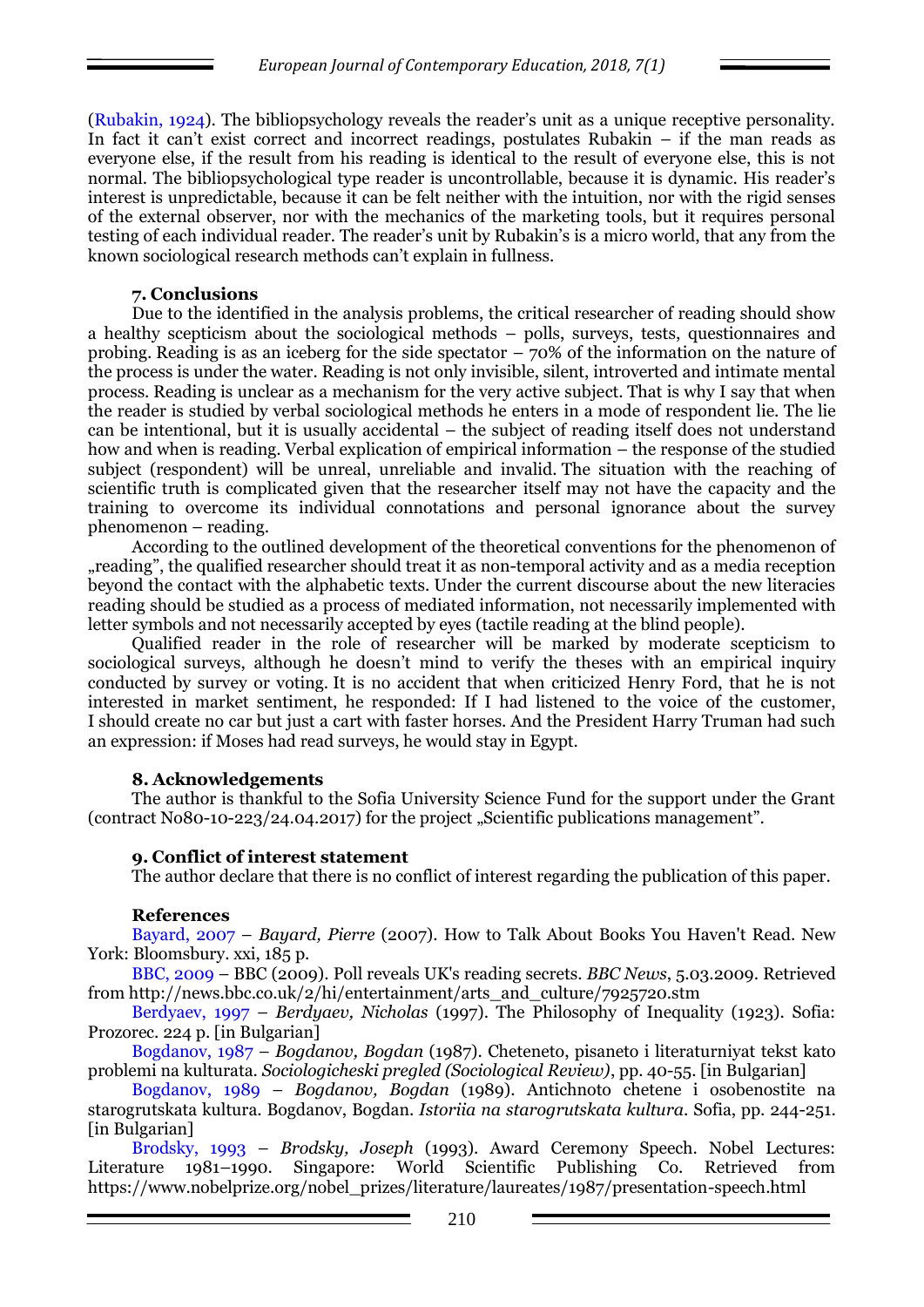Classifier, 2002 – Classifier of higher education and professional fields (2002). Promulgated. *State Gasette*, No 64 of 2 July, 2002; Amended by a resolution No.10827 of 27 November, 2003 of the Higher Attestation Commission of Republic of Bulgaria – issue 106 of 5 December, 2003.

Dewey, 2011 – Dewey Decimal Concept (2011). The Library Hotel. New York. Retrieved from [http://www.libraryhotel.com](http://www.libraryhotel.com/)

Doidge, 2015 – *Doidge, Norman* (2015). The Brain's Way of Healing. Remarkable Discoveries and Recoveries from the Frontiers of Neuroplasticity. New York: Viking. 432 p.

Eagleton, 2001 – *Eagleton, Terry* (2001). *Literary theory: an introduction* [1983]. Sofia: Sofia University Press. 234 p.

Eco, 2006 – *Eco, Umberto* (2006). *A passo di gambero: Guerre calde e populismo mediatico*. Milano: Bompiani. 349 p.

Eco et al., 2011 – *Eco, Umberto, Jean-Claude Carrière* (2011). *This in not the end of the books*: Conversation with Jean-Philippe de Tonnac. Sofia: Enthusiast. 384 p.

Ellul, 1965 – *Ellul, Jacques* (1965). Propaganda: The Formation of Men's Attitudes. New York: Alfred A. Knopf. xxii, 320, vii p. і

Escarpit, 1971 – *Escarpit, Robert* (1971). Sociology of Literature. Transl. by Ernest Pick. 2nd ed. [Sociologie de la literature. Paris: Presses universitaires de France, 1958]. London: Cass. 104 p.

European Commission, 2012 – European Commission (2012). *MEMO IP/12/940*. Frequently Asked Questions on the European Commission's literacy policy and report by the High-Level Group of Experts on Literacy. Brussels, 6 September 2012. [http://europa.eu/rapid/press](http://europa.eu/rapid/press-release_MEMO-12-646_en.htm)[release\\_MEMO-12-646\\_en.htm](http://europa.eu/rapid/press-release_MEMO-12-646_en.htm)

Fahrer, 2014 – *Fahrer, Sigrid* (2014). Im Gespräch mit der Stiftung Lesen. *Stiftung Digitale Spielekultur*, 12.11.2014. Retrieved from http://www.stiftung-digitale-spielekultur.de/imgespraech-mit-der-stiftung-lesen

Fletcher, 2010 – *Fletcher, Dan* (2010). *Awful Library Books*. Retrieved from [http://awfullibrarybooks.wordpress.com](http://awfullibrarybooks.wordpress.com/)

Fromm, 1956 – *Fromm, Erich* (1956). *The Sane Society*. London: Routledge & Kegan Paul. 370 p.

García-Santillán et al., 2017 – *García-Santillán, A., Moreno-García, E., Molchanova, V.S.* (2017). Education and Knowledge in the Use of Financial Products and Services in Bachelor's Degree Students. *European Journal of Contemporary Education*, 2017, Vol. 6, №3, pp. 530-541. DOI: 10.13187/ejced.2017.3.530

Georgiev, 2009 – *Georgiev, Nikola* (2009). Iskam da se vuvede ponyatieto "evrosersem": Intervew with Henrieta Kostova. *Marica (Plovdiv)*, 5.07.2009. Retrieved from <http://www.maritsa.com/show.php?id=7380> [in Bulgarian]

Gradev, 1995 – *Gradev, Doncho* (1995). *Sotsialna psihologiya na masovoto povedenie*. Sofia: Sofia University Press. 296 p. [in Bulgarian]

Grudeva, 2005 – *Grudeva, Marinela* (2005). Socialni aspekti na izvunuchilishtnata dejnost i faktorut svobodno vreme. *Svobodnoto vreme na uchenicite – problemi i vuzmozhni resheniya*. Varna: Slavena, pp. 105-109. [in Bulgarian]

Jung, 1993 – *Jung, Carl Gustav* (1993). *Selected Writings*: Vol. 1. Pleven: Evrasia Abagar, 1993. 208 p. [in Bulgarian]

Kamenov, 1988 – Kamenov, Stefan (1988). *Knigata i četeneto: Metodologiâ i metodika na izsledvaneto*. Sofia: Nauka i izkustvo. 110 p. [in Bulgarian]

Kon, 1967 – *Kon, Igor S.* (1967). The sociology of personality. Moscow: Politizdat. 383 p.

Korrespondent, 2007 – Korrespondent (2007). Lutsenko predlozhil politikam obnarodovat spisok prochtennih knig i rasskazal, chto chitaet sam. *Korrespondent*, №36, 15.09.2007. Retrieved from [www.korrespondent.net/main/207460](http://www.korrespondent.net/main/207460) [in Russian]

Law for the Higher Education, 1995 – Law for the Higher Education (1995). [Bulgaria]. Promulgated. *State Gasette*, No 112 of 27 December, 1995, article 17, paragraph 2, section 1.

Law on Copyright and Neighbouring Rights, 1993 – Law on Copyright and Neighbouring Rights (1993). [Bulgaria]. Promulgated. *State Gasette*, No 56/1993; amended No 63/1994, No 10/1998, No 281/2000, No 77/2002. Retrieved from [http://www.wipo.int/wipolex/en/text.](http://www.wipo.int/wipolex/en/text) jsp?file\_id=237956

Le Bon, 1926 – Le Bon, Gustave (1926). *The Crowd: A Study in Popular Mind*. London: T. Fisher Unwin. 239 p.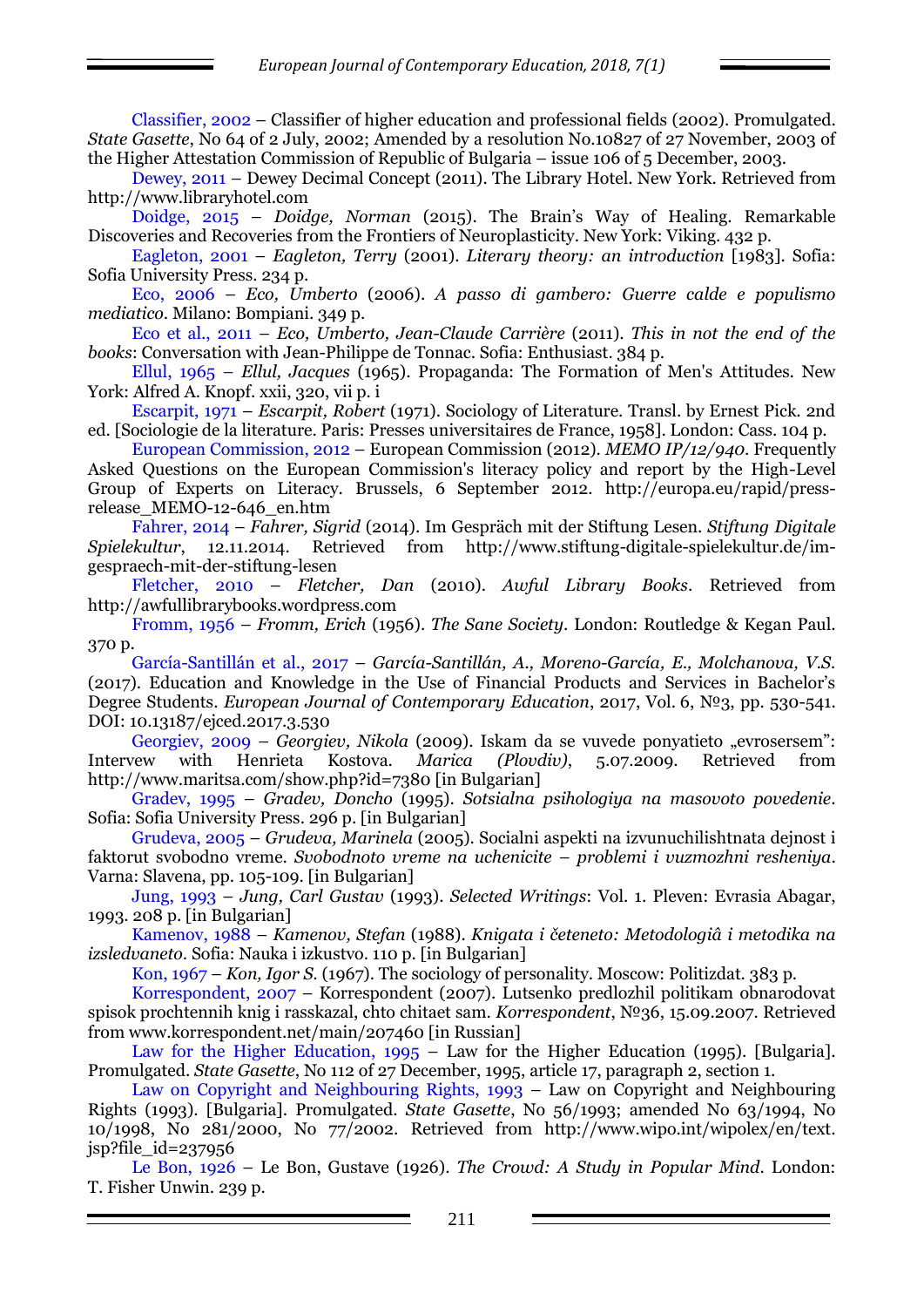Literary Saloon, 2007 – Literary Saloon (2007). Half-read. *The Literary Saloon at the Complete Review*, 12.03.2007. Retrieved from [http://www.complete](http://www.complete-review.com/saloon/archive/200703b.htm#wl2)[review.com/saloon/archive/200703b.htm#wl2](http://www.complete-review.com/saloon/archive/200703b.htm#wl2)

Lucianus, 1986 – *Lucianus* (1986). Satiri i parodii. [Luciani Samosatensis opera]. Sofia: Narodna kultura. 271 p. [in Bulgarian]

Lynes, 1976 – *Lynes, Russell* (1976). Highbrow, Lowbrow, Middlebrow [1949]. *The Wilson Quarterly*, Vol. 1, №1, pp. 146-158.

Mackintosh, 2015 – *Mackintosh, Paul St John* (2015). Anti-ebook "research" is junk: It's official. *TeleRead*, December 3, 2015. Retrieved from http://teleread.com/anti-ebook-research-isjunk-its-official

Mailloux, 1984 – *Mailloux, Steven* (1984). Literary Theory and Social Reading Models. Mailloux, Steven. Interpretive Conventions: The Reader in the Study of American Fiction. Ithaca, N.Y.: Cornell University Press, 1984. 228 p.

McCardle et al., 2004 – *McCardle, P., and Chhabra, V.* (Eds.). (2004). *The voice of evidence in reading research*. Baltimore: Paul H Brookes Publishing. 528 p.

McDougall, 1920 – *McDougall, William* (1920). *The Group Mind: A Sketch of the Principles of Collective Psychology with Some Attempt to Apply Them to the Interpretation of National Life and Character*. Cambridge: The University press. 304 p.

McLuhan et al., 1988 – *McLuhan, Marshall, and Eric McLuhan* (1988). *Laws of Media: The New Science*. Toronto: University of Toronto Press. xi, 252 p.

Mead et al., 1997 – *Mead, George Herbert, and Charles W. Morris* (1997). *Mind, Self, and Society*. Chicago: University of Chicago Press, 1934; Pleven: EA. 400 p.

Melentieva, 2010 – *Melentieva, Julia* (2010). *Chtenie: yavlenie, protsess, deyatelnost*. Otdelenie istoriko-filol. nauk RAN; Nauch. sovet RAN Istoriya mirovoi kul'tury. Moskva: Nauka, pp. 26-33.

Melentieva, 2012 – *Melentieva, Julia* (2012). Theory of reading: necessary to develop. *RLA Information Bulletin*, №65, pp. 57-60. [in Russian]

Moscovici, 1986 – *Moscovici, Serge* (1986). The Discovery of the Masses. Changing conceptions of crowd mind and behaviour. New York, Berlin: Springer-Verlag, pp. 5-25.

Noelle-Neumann, 1978 – *Noelle-Neumann, Elisabeth* (1978). Umfragen in der Massengesellschaft. Einführung in die Methoden der Demoskopie (1963). Moskva: Progress. 382 p.

Open Science Collaboration, 2015 – Open Science Collaboration (2015). Estimating the reproducibility of psychological science. *Science*, 2015, Vol. 349, №6251, aac4716. DOI: 10.1126/science.aac4716

Ortega y Gasset, 1993 – *Ortega y Gasset, José* (1993). The Revolt of the Masses [La rebelion de las masas, 1930]. Sofia: Sofia University Press. 211 p.

Ouspensky, 1996 – *Ouspensky, Petr* (1996). *The psychology of man's possible evolution* [1950]. Sofia: Heliopol. 123 p.

Pivot, 2005 – *Pivot, Bernard* (2005). *Le Métier de lire.* Paris: Gallimard, 2001; Sofia: Prozorec. 347 p.

Riesman, 1950 – *Riesman, David* (1950). Some types of character and society. Riesman, David. *The Lonely Crowd*. New Haven: Yale University Press, pp. 3-26.

Rubakin, 1922 – *Rubakin, Nicholas* (1922). *Introduction la Psychologie Bibliologique*: La Psychologie de la Création des Livres, de leur Distribution et Circulation, de leur Utilisation par les Lecteurs, les Écoles, les Bibliothèques, les Librairies, etc. Théorie et Pratique. 2 T. Paris: J. Povolozky. 604 p.

Rubakin, 1924 – *Rubakin, Nicholas* (1924). *What is this bibliological psychology?* [What is bibliological psychology?]. Leningrad: Kolos. 61 p. [in Russian]

Rubakin, 1929 – *Rubakin, Nicholas* (1929). *The psychology of the reader and the books* [Psychology of the reader and books: a short introduction to bibliographic psychology]. Moscow-Leningrad: Kniga, [2nd ed. 1977]. 264 p. [in Russian]

Scholastic, 2010 – Scholastic (2010). *Kids & Family Reading Report 2010: Turning the Page in the Digital Age*. Harrison Group and Scholastic. 56 p. Retrieved from http://mediaroom.scholastic.com/files/KFRR\_2010.pdf

Stefanov, 1988 – *Stefanov, Ivan* (1988). Mezhdu serioznoto i razvlekatelnoto izkustvo. Sofia: Partizdat. 208 p. [in Bulgarian]